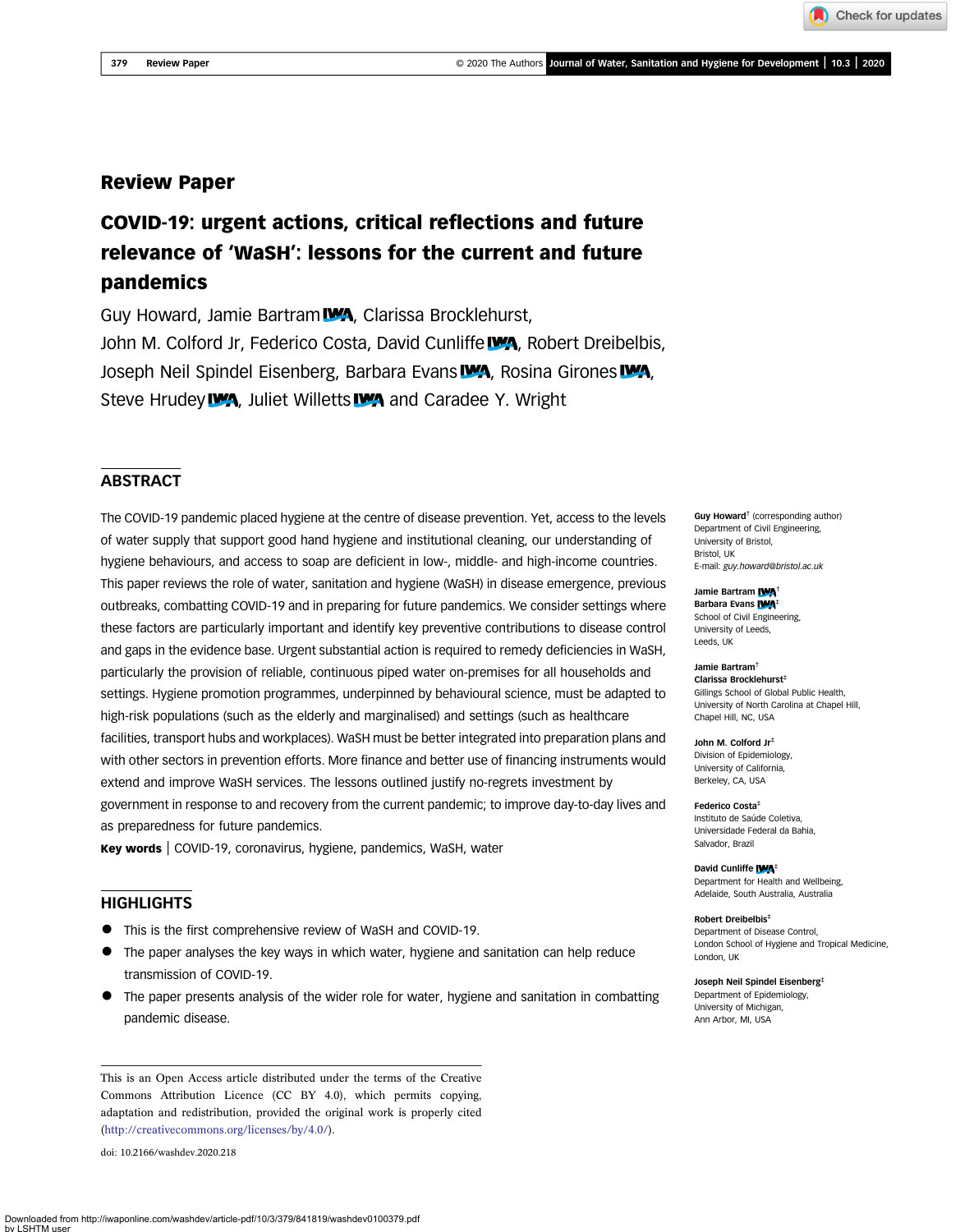- The paper analyses the structural deficiencies in the WaSH 'sector' that limits its impact on COVID-19.
- The paper identifies key evidence gaps, including on behaviour change, that are priorities for maximising the role of WaSH in addressing pandemics of disease.

Rosina Girones IWA<sup>+</sup> Department of Genetics, Microbiology and Statistics. University of Barcelona, Barcelona, Spain

#### Steve Hrudey IWA<sup>+</sup>

Faculty of Medicine and Dentistry, University of Alberta, Alberta, Canada

#### Juliet Willetts **IWA**<sup>‡</sup>

Institute for Sustainable Futures, University of Technology Sydney, Sydney, Australia

#### Caradee Y. Wright<sup>+</sup>

Environmental and Health Research Unit, South African Medical Research Council, Department of Geography, Geoinformatics and Meteorology, University of Pretoria, Pretoria, South Africa

† Co-first-authors ‡ Authors in alphabetical order

## INTRODUCTION

The world in 2020 has been gripped by a pandemic of a novel coronavirus, severe acute respiratory syndrome coronavirus 2, cause of  $COVID-19<sup>1</sup>$  $COVID-19<sup>1</sup>$  $COVID-19<sup>1</sup>$  Starting in China in late 2019, by the end of July 2020, this had spread to virtually every country in the world, with global cases escalating past 15 million and over 600,000 deaths at the time of writing.

Combatting a virus to which the population at large has no immunity, which is highly contagious and for which no vaccine exists, has forced countries to recognise the importance of foundational measures of disease control. 'Physical distancing' and 'physical isolation', accompanied by handwashing and infection prevention and control, have been the main responses. [Box 1](#page-2-0) clarifies these terms. All are challenging in low-, middle- and high-income countries, albeit for different reasons.

In this paper, we analyse the role of WaSH in reducing severe acute respiratory syndrome coronavirus 2 (SARS-CoV-2) transmission and supporting responses to COVID-19. We explore how the importance of adequate WaSH services is reinforced by evidence from other outbreaks and pandemics of contagious and infectious disease.<sup>2</sup> We address the roles, strengths and weaknesses of WaSH by analysing the three necessities for sustained handwashing (availability of sufficient flowing water, availability of soap and hand sanitisers where used and behaviours practiced by individuals) and then consider WaSH in settings of specific concern. We identify actions needed to ensure WaSH supports prevention and response to pandemics and identify important knowledge gaps and priorities for research.

## COVID-19

Most people with COVID-19 experience mild to moderate respiratory illness and recover without requiring special treatment. Some people with COVID-19 have no symptoms and asymptomatic infections likely contribute to the spread of the disease. The infection may also cause severe illness including respiratory failure and multiorgan and systemic manifestations (sepsis, septic shock and multiple organ dysfunctions) ([Cascella](#page-14-0) [et al.](#page-14-0) 2020). Older people and those with underlying medical problems are more likely to develop serious illness.

Downloaded from http://iwaponline.com/washdev/article-pdf/10/3/379/841819/washdev0100379.pdf SHTM us

<sup>1</sup> There is confusion and misuse of terminology related to the current disease pandemic. The term 'COVID-19' refers to the disease that is caused by the virus named severe acute respiratory syndrome coronavirus 2 (SARS-CoV-2).

<sup>&</sup>lt;sup>2</sup> The terms contagious and infectious are frequently conflated. Infection relates to the ability to cause infection (and thereby potentially to cause disease) while contagions are a sub-category of infections that can be transmitted from person to person, without an animal or environmental reservoir or intermediary.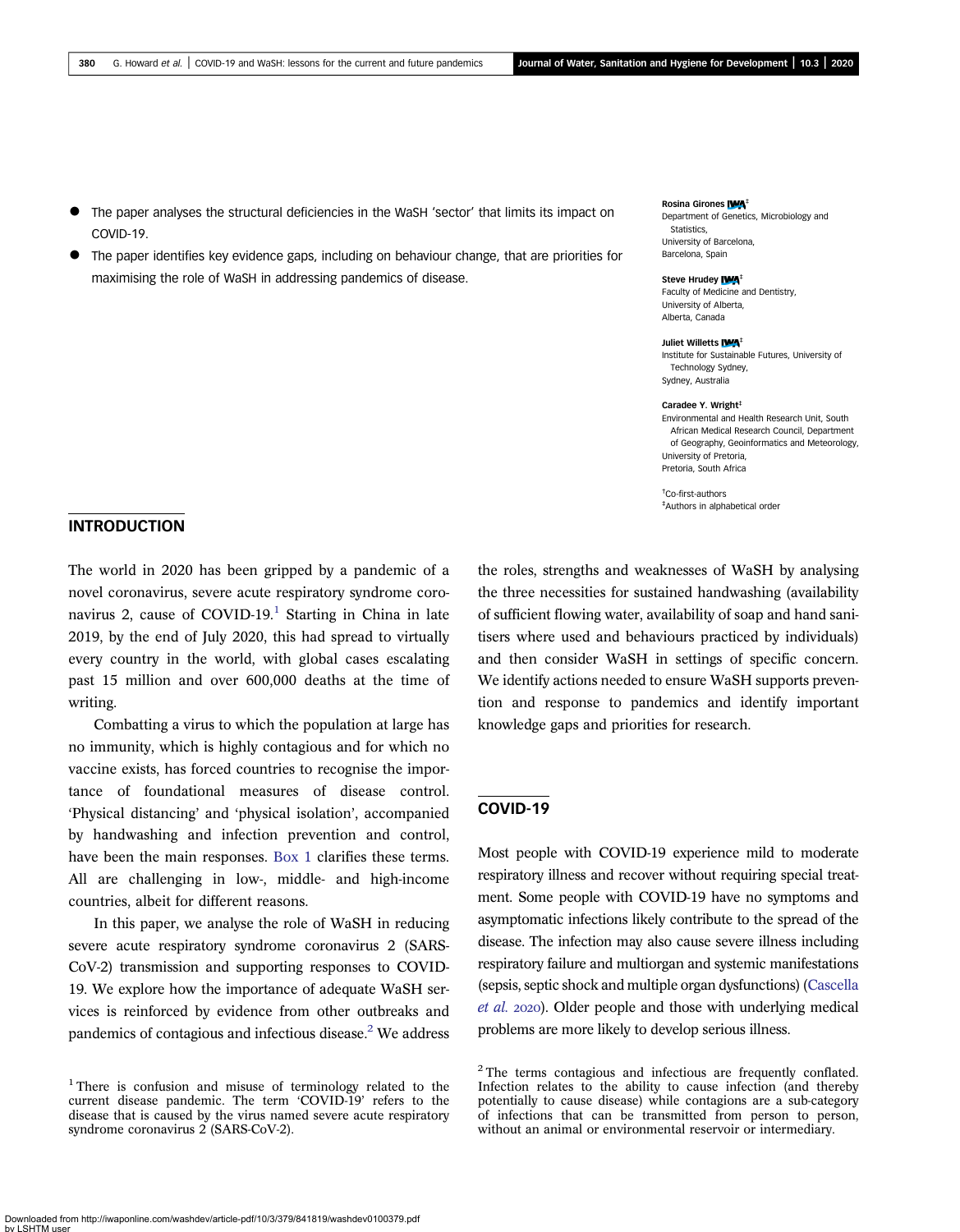#### <span id="page-2-0"></span>Box 1 | Key terms

Isolation refers to the physical separation of people with confirmed or suspected virus infections from other people for whom there is no evidence of current infection. Quarantine refers to the physical separation of people who are not currently ill but who are believed to have been exposed to the virus. While these terms are used widely, there are some variations in application. Isolation is sometimes conflated with quarantine and although the terms self-isolation and self-quarantine usually refer to voluntary actions, in some jurisdictions compliance with these actions is enforced.

Infection prevention and control (IPC) encompasses measures used to reduce the likelihood of virus transmission through specific actions such as physical distancing, the frequent disinfection of surfaces, the use of personal protective equipment, regular hand hygiene and the application of sneezing and coughing etiquettes.

Physical or social distancing refers to measures used to reduce contact between people, such as staying at home and maintaining physical gaps between noncohabiting individuals. The recommendations for specific separation distances vary across countries and range from 1 to 2 m (3–6 feet). Physical distancing is a more accurate description of this measure since a continuation of social contact is encouraged (e.g. electronically).

COVID-19 transmission appears to be largely through inhalation and through respiratory droplets<sup>3</sup> contacting mucosae (mouth and nose) or conjunctiva (eyes). Contact occurs directly through person–person (e.g. droplet–hand–hand– face) and indirectly (e.g. droplets–surfaces–hands–face). Consequently, the principal WaSH responses to COVID-19 relate to hand hygiene. While the relative contributions of inhalation and contact to transmission are unclear, the necessity of hand hygiene to disease control is unquestionable.

In some patients, the shedding of viral RNA via the digestive system appears to last longer than via the respiratory tract (Wu [et al.](#page-17-0) 2020a; Xu et al. 2020). Infectious viruses, as distinct from RNA markers for SARS-CoV-2, have been iso-lated from very few stool samples ([Wang](#page-17-0)  $et$   $al.$  2020), even during clinical and asymptomatic infection. Faeces are, therefore, unlikely to contribute substantially to infection.

## THE IMPORTANCE OF HANDWASHING

A person infected with SARS-CoV-2, whether symptomatic or asymptomatic, is likely to have contaminated hands and may transmit the pathogen to others, directly or via surfaces and objects (fomites). Hands offer a conducive environment for virus survival as they contain creases that protect against exposure to viricidal ultra-violet (UV) light, specifically UV-C (IES 2020).

The importance of handwashing as a public health intervention is widely recognised, including for the control of respiratory disease [\(Rabie & Curtis](#page-16-0) 2006; [Mbakaya](#page-16-0) et al.  $2017$ ; [Prüss-Üstun](#page-16-0) et al.  $2019$ ). Handwashing with soap or use of hand sanitiser is therefore a mainstay of the guidance for controlling the spread of COVID-19 ([WHO](#page-17-0) 2020).

Evidence on hand hygiene and influenza potentially provides useful comparisons for COVID-19. A systematic review by [Saunders-Hastings](#page-17-0) *et al.* ( $2017$ ) shows frequent handwashing to have a large and significant protective effect against pandemic influenza. Improved hand hygiene is linked to lower rates of hospitalisation [\(Godoy](#page-14-0) et al.  $20I2$ ) and of school absenteeism ([Azor-Martínez](#page-13-0) et al.  $20I4$ ) during influenza season. However, a study in Sweden during the influenza season analysing self-reported acute respiratory symptoms in a cohort of randomly selected individuals found no significant decrease in infection with self-reported increases in handwashing [\(Merk](#page-16-0) *et al.* 2014). Simi-larly, [Simmerman](#page-17-0) et al.  $(20II)$  in a randomised-controlled trial of handwashing and face masks in reducing influenza transmission in Bangkok, Thailand, found no reduction in

<sup>&</sup>lt;sup>3</sup> Both respiratory droplets and respiratory aerosols are liquid (mucus) particles and are potentially infectious through inhalation if they contain virus. The terms 'aerosol' and 'droplet' are often confused and some definitions are ambiguous [\(Vuorinen](#page-17-0) et al. ). 'Aerosols' is sometimes used to refer to a suspension of liquid droplets or droplets of smaller sizes after drying of particles in the air, but the term strictly refers to small droplets that remain suspended in the air. Droplets larger than aerosols are heavier than air and are deposited under gravity. The difference is important for inhalation exposure and to deposition of viruscontaining particles on surfaces.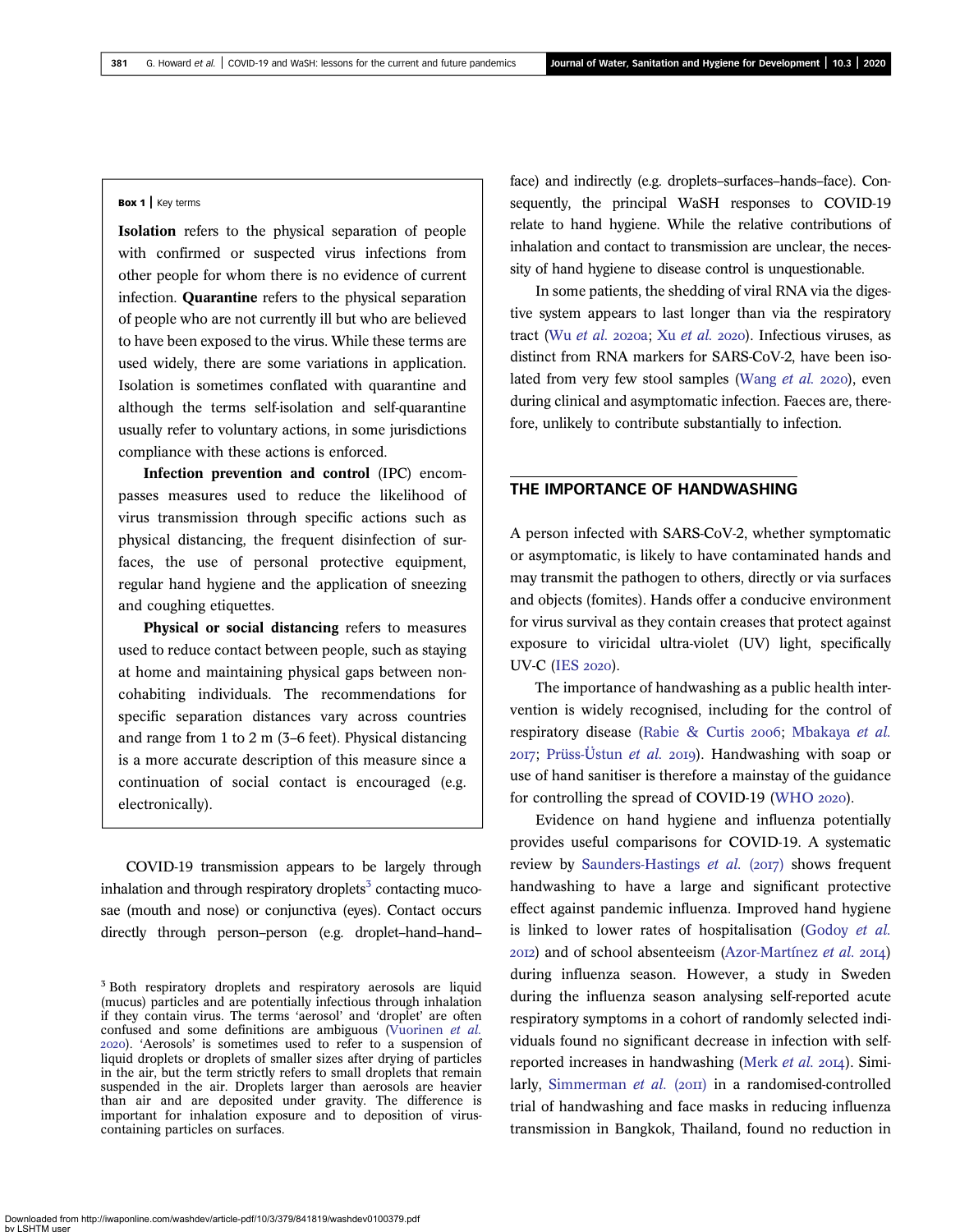transmission. In both cases, the authors note that insufficiently frequent handwashing may explain their findings.

#### Hygiene behaviours and facilities

Effective handwashing requires access to facilities (water, con-tainers, soap) that enable hygiene behaviours. [Wolf](#page-17-0)  $et$   $al.$  (2019) report that 95% of the population in high-income countries has access to a 'designated handwashing facility', but only 70% in low-income countries; and in sub-Saharan Africa, the population in households with access to handwashing facilities with soap and water is  $26\%$  [\(UNICEF & WHO](#page-17-0)  $2019$ ). UNICEF & WHO  $(20I9)$  report that around 60% of the world's population has at least a basic handwashing facility in the household, defined as a location where both soap and water are available that are either fixed (i.e. a sink) or mobile (jugs or basins). Mobile handwashing facilities are unlikely to be adequate to support the levels of hygiene sought in response to COVID-19. A systematic review by [Brauer](#page-14-0) et al.  $(2020)$  found that, in 2019, 2.4 billion people worldwide lack access to handwashing with available soap and water. They note substantial regional variation, with over 50% of the population in the sub-Saharan Africa and Oceania regions lacking access, and that access was particularly low in rural areas and urban slums in low-income countries.

Construction of handwashing stations (e.g. 'tippy-taps', which do not require running water) encourage handwashing with soap ([Contzen](#page-14-0) et al. 2015; [Coultas](#page-14-0) et al. 2020). An integrative review on determinants of hand hygiene found good and consistent evidence that handwashing infrastructure in the household was a determinant of handwashing [\(White](#page-17-0) et al.  $2020$ ). Wolf *[et al.](#page-17-0)* ( $2019$ ) show that people with access to a handwashing facility with soap and water were 2.6 times as likely to wash hands with soap before food contact compared to those people without access to a handwashing facility.

## Sufficient flowing, reliable water

Adequate hand hygiene requires sufficient water from reliable and easily accessible sources, preferably piped to their premises. UNICEF & WHO  $(20I9)$  estimate that 90% of the global population uses at least an 'improved water supply' and 64% of this population has access to piped water, some of whom use shared taps and many who experience intermittent supply ([Kumpel & Nelson](#page-15-0) 2016). [Majuru](#page-16-0) et al.  $(20I6)$  found that unreliable water supplies have been associated with poorer domestic hygiene, which may increase the spread of COVID-19 via fomites. Three-quarters of the global population has some form of water supply on-premises [\(UNICEF & WHO](#page-17-0) 2019), which includes households with their own wells. While such water sources can provide a reliable and abundant supply of water, they will not provide running water for washing hands.

[UNICEF & WHO \(](#page-17-0)2019) report that one-quarter of the global population uses water collected from off-premises water sources that are shared between households. Reliance on such sources creates two challenges to the pandemic response: sufficiency of water for handwashing and interhousehold contact associated with water collection, the latter disproportionately exposing women and girls. The amount of water typically collected by households from such sources is around 20 litres per person per day [\(Howard & Bar](#page-15-0)[tram](#page-15-0) 2003), which [Howard et al](#page-15-0). (in press) note that is unlikely to be sufficient to support the greater frequency and duration of handwashing required in pandemics and outbreaks. Shared water sources are places of inter-household contact. Their use increases the risk of transmission because handles and taps used by numerous people facilitate contact transmission.

There is no evidence that the SARS-Cov-2 virus can be transmitted via contact with water. Thus, frequent handwashing with lower quality water is preferable to infrequent handwashing in high-quality water when a pandemic response is paramount.

## Effectiveness and availability of soap

Frequent hand hygiene interrupts transmission in two ways: pathogens are removed from the hands, particularly through handwashing with soap and water; and the virus is inactivated, for example, by soap or alcohol-containing hand sanitisers [\(Kratzel](#page-15-0) et al. 2020). Washing with soap and water both inactivates and physically removes coronaviruses.

The evidence base on the effectiveness of soap in inactivating SARS-CoV-2 in real-world conditions is sparse. One very small study on the viricidal effect of a range of disinfectants found all substantially reduced in virus concentration after 5 min, such that virus was not detected in samples (one of the triplicate tests with soap contained some virus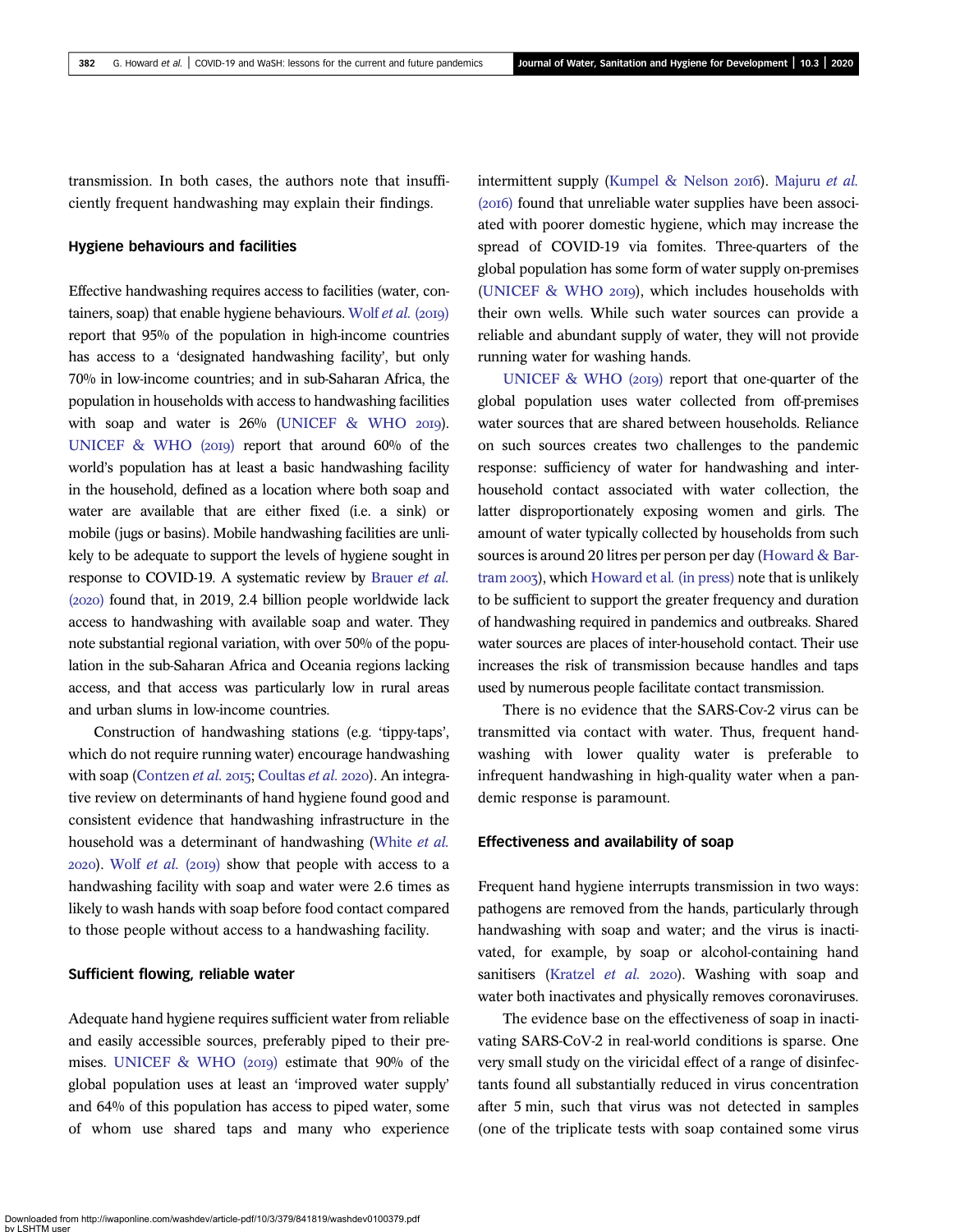after 5 min but no virus was found after 15 min) ([Chin](#page-14-0) et al. ). A small health worker study during the 2013–2016 West African Ebola virus outbreak found little variation among several cleansing agents (including soap) in reducing the persistence of Phi6 (an enveloped bacteriophage) in rinse waters ([Wolfe](#page-17-0) *et al.* 2017). These results suggest the mechanical action of rubbing hands together may be the major factor in removing viruses.

The extent to which soap is available is unknown. An analysis of MICS data by [Kumar](#page-15-0) et al. (2017) found that the presence of any soap – including laundry detergent – in households in the surveyed low- and middle-income countries ranged from 20 to 99%, with large inequalities between wealth groups and between urban and rural populations. 'Soapy Water' – hand hygiene materials made at home using laundry detergent or soap shavings – has been promoted as an alternative to a bar or liquid soap [\(Ashraf](#page-13-0) et al. 2017), but it is unclear whether such materials inactivate the SARS-Cov-2 virus.

Alcohol-based hand sanitisers inactivate viruses and enable increased frequency of hand hygiene, especially where handwashing is unlikely to be practiced in locations of risky contacts, such as transport hubs and shop entrances and exits. They are also common in healthcare settings where very frequent hand hygiene is demanded; for instance, half of all African healthcare facilities have these sanitisers ([WHO & UNICEF](#page-17-0) 2019).

## WASH IN SETTINGS OF SPECIFIC CONCERN FOR COVID-19

Most countries have promoted physical isolation at home for people who suspect they may have the disease. While effective (Bi [et al.](#page-13-0) 2020; [Hellewell](#page-15-0) et al. 2020; [Leung](#page-15-0) et al. ), this depends on adequate hygiene facilities with sufficient water, soap and materials to keep bathrooms, kitchens and other places clean. For large numbers of ordinary households world-wide, ensuring all these requirements is practically impossible.

There are a number of extra-household settings of concern [\(Table 1\)](#page-5-0). Healthcare facilities, transportation systems and forcibly displaced people are of particular concern either because of the potential to act as hubs of infection or the vulnerability of their populations.

## PREPARING FOR 'FUTURE WAVES' OF OUTBREAKS

The preceding review concerns challenges to, and immediate needs for, WaSH during the first active phase of the pandemic. This paper was prepared as cases escalated in some countries, re-escalated in others and some countries lifted initial 'lockdown' restrictions. Local increases in the reproductive rate  $(R_0)^4$  $(R_0)^4$  and fears that infection, and potentially vaccination, may not induce lasting immunity increased concern for 'future waves' of infection. Under all these circumstances, as restrictions are eased, frequent hand hygiene will be critical to keeping the reproductive rate  $(R_0)$  below 1, as will restrictions on inter-personal contact, especially for cases and their contacts.

WaSH facilities in workplaces and social settings have frequent use under normal conditions and will become more used as social constraints are lifted. Facilities at such venues may need to be increased and require adaptation to enable physical distancing and safe use. Frequent deep cleaning is required to prevent transmission; taps, soap dispensers and door handles on toilets merit special attention; and improvements in design, including the use of sensors on taps and large levers as opposed to wheel taps, may reduce transmission.

Some settings can act as 'hot spots' and initiate or propagate a second wave. These include settings where vulnerable persons are concentrated (e.g. care settings where vulnerable populations are concentrated and interact directly and indirectly through caregivers); and where inter-personal and inter-household contact is frequent especially if accompanied by deficient hand hygiene. Opportunities for reducing transmission and new-wave prevention concern easy-access hygiene/washing facilities that minimise interindividual and inter-household contact.

## WaSH, COVID-19 and human rights obligations

COVID-19 disproportionately affects the lives and livelihoods of certain individuals and groups and the pandemic therefore has the potential to exacerbate long-standing inequalities and unequal determinants of health [\(Laurencin](#page-15-0)

 ${}^{4}R_{0}$  is the reproduction rate of the disease – that is the average number of people who will contract the disease from one infected individual.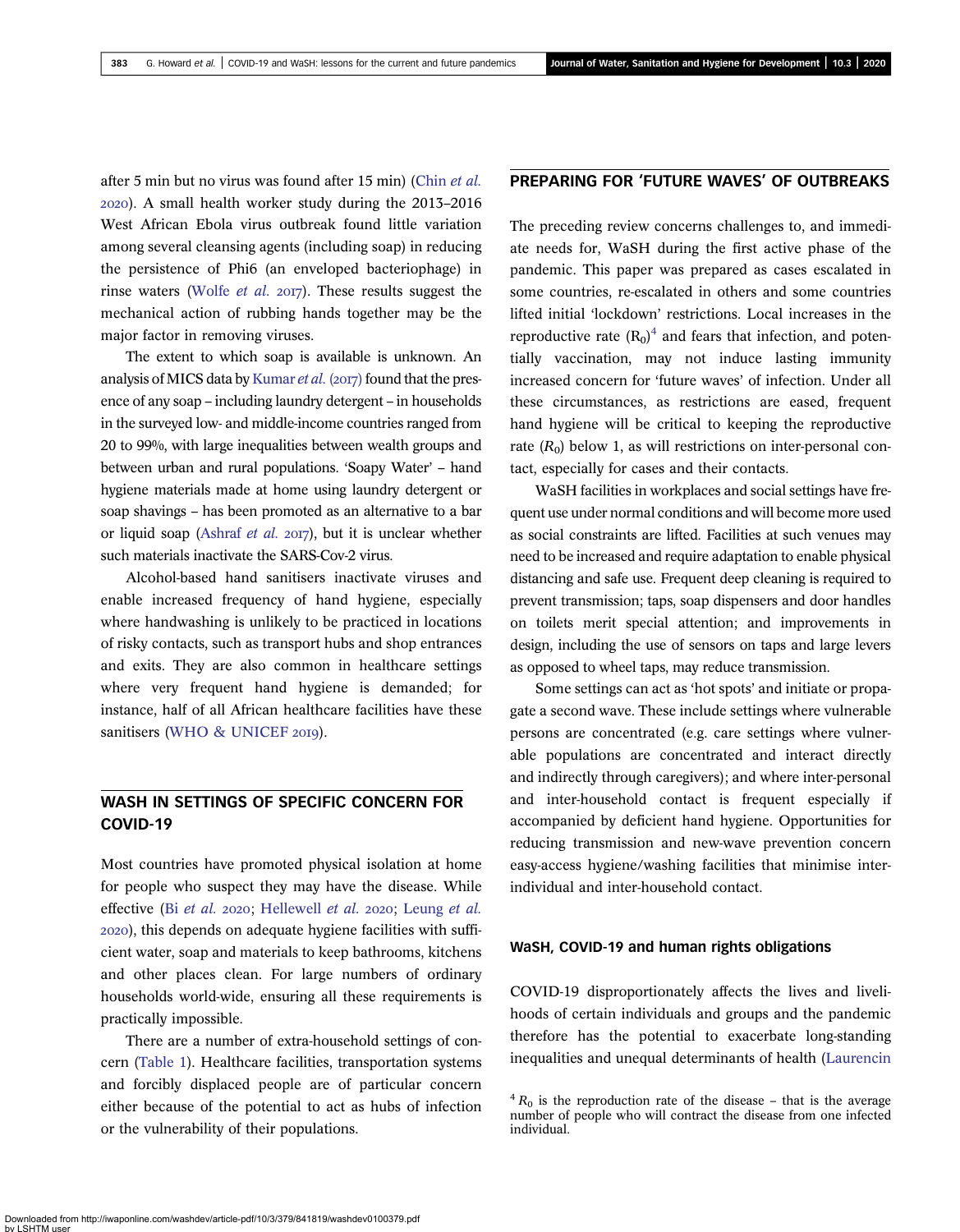### <span id="page-5-0"></span>Table 1 | Settings of concern for COVID-19

| <b>Setting</b>                                                                 | <b>Issues</b>                                                                                                                                                                                                                                                                                                                                                                                                                                                                                                                                                                                                                                                                                                                                                                                                                                                                                                                                   |
|--------------------------------------------------------------------------------|-------------------------------------------------------------------------------------------------------------------------------------------------------------------------------------------------------------------------------------------------------------------------------------------------------------------------------------------------------------------------------------------------------------------------------------------------------------------------------------------------------------------------------------------------------------------------------------------------------------------------------------------------------------------------------------------------------------------------------------------------------------------------------------------------------------------------------------------------------------------------------------------------------------------------------------------------|
| Healthcare facilities                                                          | Separating COVID-19 patients and surges in the number of severe cases, overburden water<br>systems and facility hygiene.<br>Deficient healthcare facilities can become epicentres of infection, as with cholera (Mhalu et al.<br>1984) and Ebola (Faye et al. 2015).<br>In many low- and middle-income countries, facilities are chronically under-staffed (WHO 2006)<br>and resources for cleaning and disinfection are insufficient.<br>Only 2% of facilities, in low- and middle-income countries with data, had adequate water,<br>sanitation, hygiene, waste management services and standard precaution items (i.e. PPE)<br>(Cronk & Bartram 2018).<br>WHO & UNICEF (2019) note that 74% of healthcare facilities had at least an improved water<br>source on premises (55% for 'least developed' countries and 51% in sub-Saharan Africa);<br>and 16% had no hygiene service (no water and no sanitation and no handwashing facilities). |
|                                                                                | Conventional sanitation facilities require hand-surface contact (door handles, taps, seats, etc.).                                                                                                                                                                                                                                                                                                                                                                                                                                                                                                                                                                                                                                                                                                                                                                                                                                              |
| <b>Transport</b>                                                               | National responses to COVID-19 restrict movement because disease spreads through<br>transportation corridors, as with cholera (Lee & Dodgson 2000), SARS (Ruan <i>et al.</i> 2005)<br>and influenza (Grais et al. 2020).<br>Persons from different households are crowded together in transport and at transport hubs.                                                                                                                                                                                                                                                                                                                                                                                                                                                                                                                                                                                                                          |
|                                                                                | Transport hubs (bus and train stations, shared taxi boarding points, ports and airports) are<br>high-risk locations. They require more frequent hygiene behaviours and enhanced facility<br>cleaning and disinfection during pandemics.<br>Pay-to-use facilities discourage desired behaviours and impede frequent hand hygiene.<br>Public or shared transport (buses, trains, shared taxis, ferries, aeroplanes) is often over-crowded<br>and hand sanitiser on entry and exit and frequent disinfection are needed.<br>Regulating hygiene, regular cleaning and eliminating over-crowding demand assertive action by<br>governments.<br>In many countries, migrant labourers have left towns and cities to return their home villages                                                                                                                                                                                                         |
|                                                                                | and are exposed to high-risk environments during travel. Facilities in home villages may be<br>insufficient to cope with the increased demand.                                                                                                                                                                                                                                                                                                                                                                                                                                                                                                                                                                                                                                                                                                                                                                                                  |
| Forcibly displaced populations - refugees<br>and internally displaced people   | Numbered over 70 million people in 2018 (UNHCR 2019), more than 60% live in urban host<br>communities rather than camps.<br>Most refugees flee to nations that have not met the WaSH needs of their citizens.<br>Governments anticipate displaced population return to their country of origin, but the average<br>refugee spends 17 years displaced (Behnke et al. 2018).<br>Camp settings in emergency (Banner-Shackelford et al. 2020), transitional (Cooper et al.                                                                                                                                                                                                                                                                                                                                                                                                                                                                          |
|                                                                                | submitted) and protracted (Behnke et al. 2020) phases have deficient environmental health,<br>poor access to hygiene facilities and close proximity and frequent interaction of households<br>and individuals.<br>Sharing and queuing for water sources, toilets, laundry and bathing facilities are frequent.<br>Insufficient water for hand hygiene. For COVID-19 positive households, the burden of water<br>collection may mean health and hygiene suffer.<br>Travel for work or returning home can seed continued or second-wave transmission.                                                                                                                                                                                                                                                                                                                                                                                             |
| Residential care homes for the elderly                                         | Dense populations allow viral spread in a highly vulnerable population.<br>Movement of employees in and out of facilities increases transmission risks.<br>Ensuring facilities are hygienic and ensuring good hygiene among residents is challenging.                                                                                                                                                                                                                                                                                                                                                                                                                                                                                                                                                                                                                                                                                           |
| Penal institutions, children's homes,<br>homeless shelters and migrant hostels | Tendency for over-crowding and deficient environmental health (Moffa et al. 2018, 2019;<br>Guo et al. 2019).<br>Migrant hostels represent a specific setting of concern as they are often over-crowded with<br>limited WaSH facilities; migrants may be indebted as part of arrangements for their<br>employment meaning they must continue to work; and the rights of migrants may be limited.<br>Penal institutions and homeless shelters tend to have higher proportions of people with other<br>health problems that may increase susceptibility.                                                                                                                                                                                                                                                                                                                                                                                           |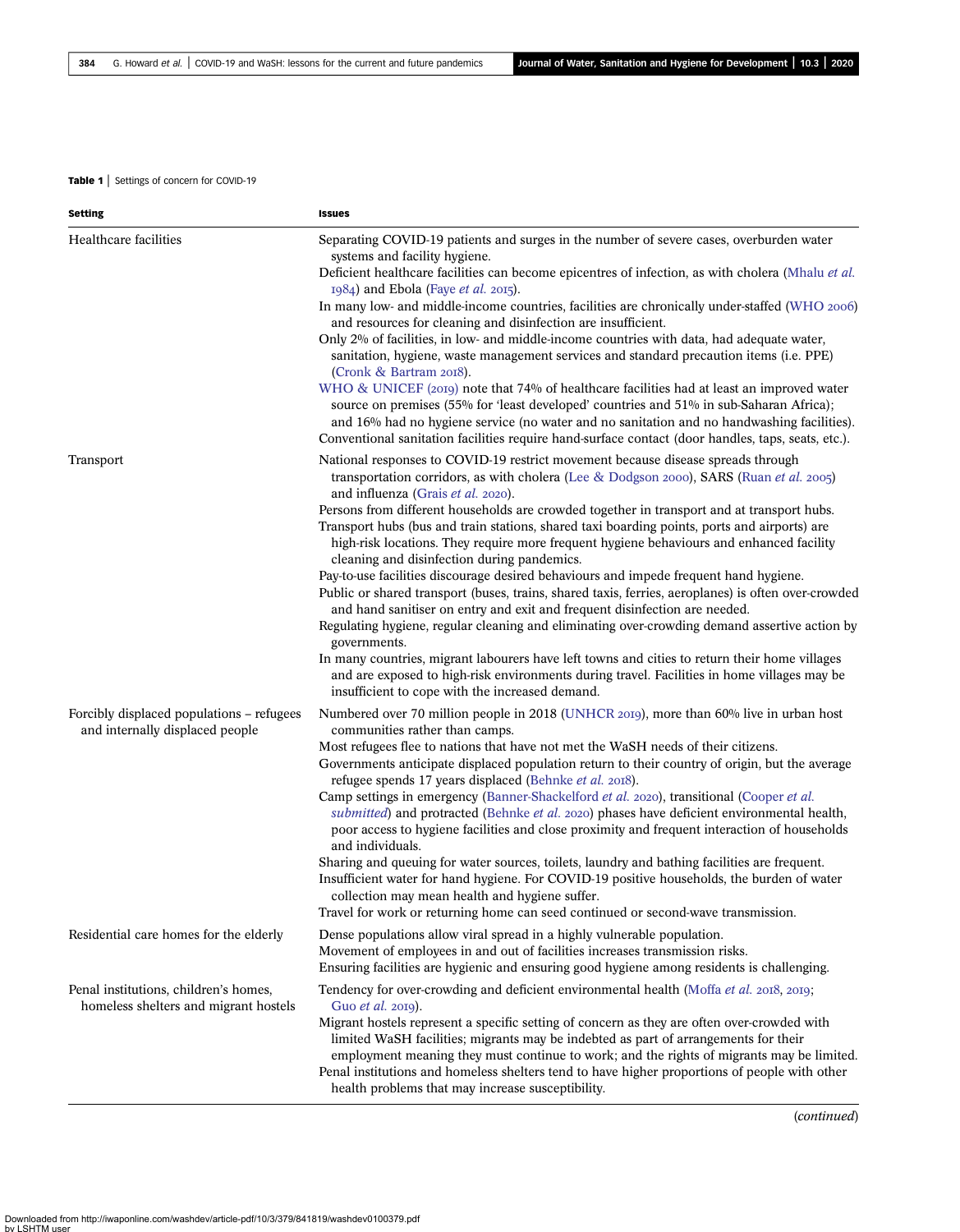Table 1 | continued

| <b>Setting</b> | <b>Issues</b>                                                                                                                                                                                                                                                                                                                                                                                                                                                                                                                                                                                                                                                                                          |
|----------------|--------------------------------------------------------------------------------------------------------------------------------------------------------------------------------------------------------------------------------------------------------------------------------------------------------------------------------------------------------------------------------------------------------------------------------------------------------------------------------------------------------------------------------------------------------------------------------------------------------------------------------------------------------------------------------------------------------|
| Schools        | In 2016, only 69% of schools had at least a basic drinking-water supply (an 'improved water<br>source' with water available at the time of the survey); and 53% had at least a 'basic<br>handwashing facility' (with water and soap available at the time of the survey) (UNICEF $\&$<br>WHO 2018).<br>Compliance with handwashing protocols may be difficult to enforce even where facilities are<br>available.                                                                                                                                                                                                                                                                                       |
| Workplaces     | Workplaces include formal, informal and mobile/itinerant settings and have been the locus of<br>COVID clusters.<br>Data on WaSH in workplaces are few (Cronk <i>et al. 2015</i> ) especially for informal and mobile<br>workers.<br>Typical WaSH facilities or work practices often require substantive modification to<br>accommodate enhanced hand hygiene and physical distancing.<br>Entertainment centres (bars, cafes, restaurants, etc.) are typically crowded and maintenance of<br>hygiene in toilets and provision of sufficient hand washing facilities in toilets may be<br>challenging. Where alcohol is consumed, ensuring hand hygiene behaviours are maintained<br>can be challenging. |
| Markets        | Sufficient handwashing and sanitation facilities in markets are critical and should be<br>supplemented with hand sanitising facilities; cleaning and disinfection should be frequent.<br>Pay-to-use facilities may discourage desired behaviours, impede frequent hand hygiene and be<br>insufficiently protective.<br>Lessons must be learnt from the 2013–2016 West African Ebola outbreak on special provision<br>of handwashing stations in public places.                                                                                                                                                                                                                                         |

[& McClinton](#page-15-0) 2020). In consequence, 'States have a responsibility to ensure that everyone is protected from this virus and its impact', which may require special measures to ensure 'that national and local response and recovery plans identify and put in place targeted measures to address the disproportionate impact of the virus on certain groups and individuals, including … those without access to water and sanitation ...' [\(United Nations](#page-17-0) 2020).

A group of UN independent human rights experts, in March 2020, called on utilities to provide water free of cost to certain population groups, saying: 'We call on governments to immediately prohibit water cuts to those who cannot pay water bills. It is also essential that they provide water free of cost for the duration of the crisis to people in poverty and those affected by the upcoming economic hardship. Public and private service providers must be enforced to comply with these fundamental measures' [\(OHCHR](#page-16-0) 2020).

Ensuring that all people have access to sufficient water must be accompanied by ensuring the viability and sustainability of water service providers. The indirect effects of the COVID-19 pandemic on staff and supply chains may affect WaSH services and consumables. For example, utilities may face immediately reduced and in the longer-term slower customer growth, deferrals of planned water rate increases and deferred maintenance. Financial losses may reduce capital spending. These short- and long-term costs will be substantial, for instance, in the USA, financial losses to utilities are estimated to be US\$13.9 billion and the economic impacts US \$32.7 billion [\(Raftelis](#page-16-0) 2020). Globally, the water supply services that are most likely to fail are smaller systems with single operators.

Improved governance, in particular strong and supportive regulation, is essential to prevent failures and minimise drain on public finance by ensuring utilities have finance available and make sensible investments. Supplyside direct subsidies may prove difficult to unwind. While the short-term response may be a time-limited supply of water, the medium-term response is likely to involve demand-side subsidies that allow households to take responsibility and that can be better targeted and monitored.

## LESSONS FOR WASH FROM EMERGING DISEASES AND MANAGING WASH-RELATED OUTBREAKS

Pandemics in which WaSH has a role in prevention and control, and the emergence of new diseases linked to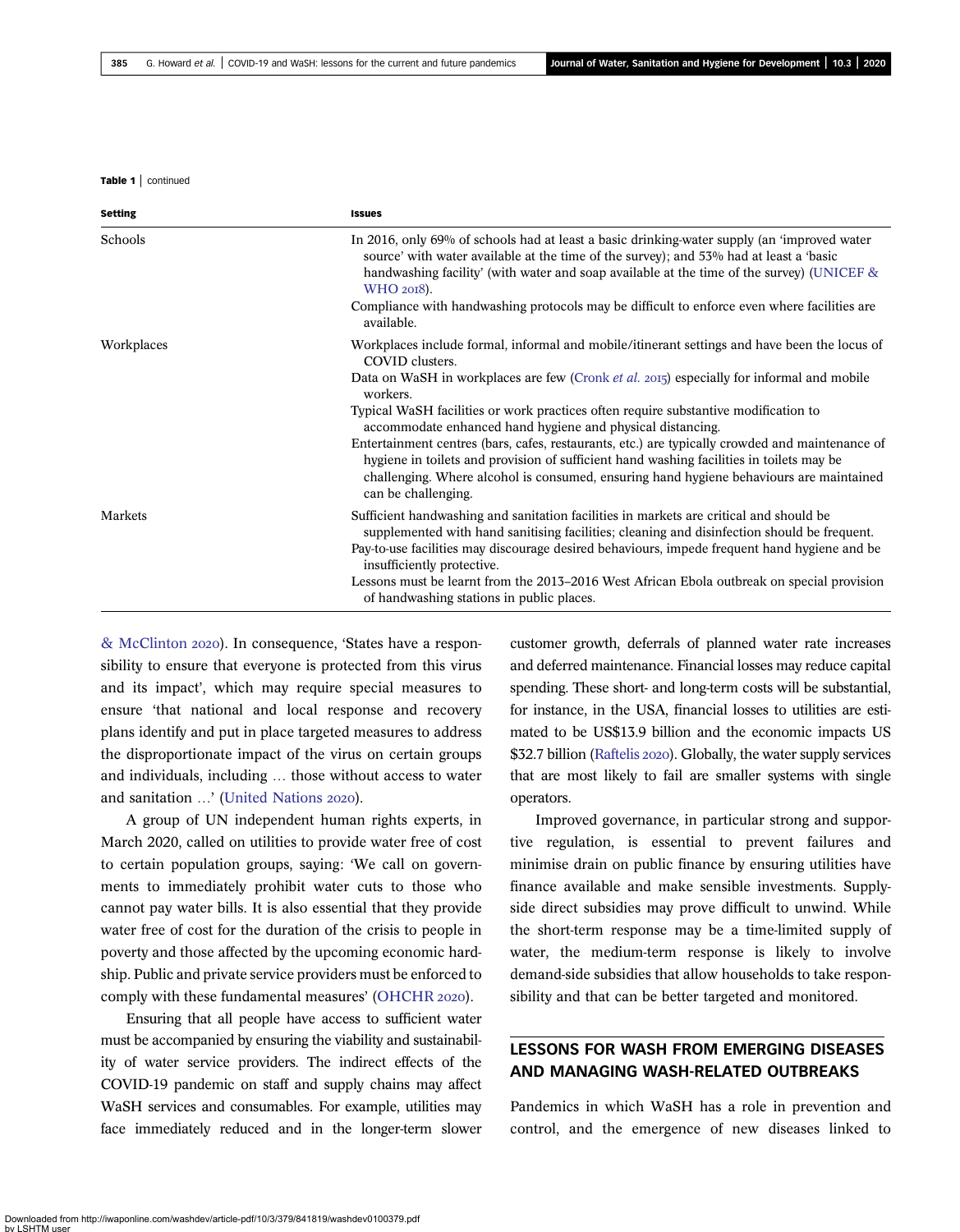WaSH, raise questions about the contribution of WaSH in prevention, control and preparedness. Lessons can be learned from past and present pandemics and from what can be known about future pandemic causes.

## WaSH and infectious disease emergence

Emerging diseases are those appearing in a human population for the first time, while re-emerging diseases appear in new areas, reappear after apparent control or emerge as drug resistant ([Morens & Fauci](#page-16-0) 2013). More than 300 emerging diseases have been recognised since 1940 ([Jones](#page-15-0) et al.  $2008$ ) and many others are predicted ([Carroll](#page-14-0) et al.  $2018$ ). Predicting disease emergence is difficult because of high pathogen diversity, complex disease dynamics and paucity of data ([Morse](#page-16-0) et al. 2012). However, the drivers of emergence are not randomly distributed in time or space ([Allen](#page-13-0) [et al.](#page-13-0) 2017). General determinants include geographic regions (hot spots) and interactions between humans, wild-life, livestock and environment [\(Cotruvo](#page-14-0) et al. 2004; [Morse](#page-16-0) [et al.](#page-16-0) 2012). Table 2 describes four categories of WaSHrelated determinants, which reveal the diversity of stakeholders implicated in WaSH aspects of disease emergence.

Pathogen discovery is a frequent strategy for disease emergence prediction ([WHO](#page-17-0)  $2015$ ; [Carroll](#page-14-0) et al.  $2018$ ). Identification of novel pathogens has been undertaken in environmental matrices and all groups of organisms but is targeted on animals because 60% of emerging and re-emerging diseases are zoonoses, with most (72%) originating in wildlife ([Jones](#page-15-0) et al.  $2008$ ). The most frequent pathogen group is viruses, which present great adaptive potential conferred by high mutation rates coupled with short generation times and large population sizes. All recent pandemic zoonoses, for example, Ebola virus, SARS and SARS-CoV-2, have a viral aetiology [\(Carroll](#page-14-0) et al. 2018). Preparedness and response to these global threats demand interdiscipli-narity and community involvement ([WHO](#page-17-0) 2015). While significant in response, WaSH could increase engagement with those disciplines aimed at improving preparedness to zoonotic emergent events. One example is the gap in knowledge on zoonotic pathogens movement and survival, after release into the environment (critically water), and its influence on human (and other animal) exposure and disease emergence [\(Plowright](#page-16-0) et al. 2017).

Understanding emergence mechanisms is critical to prevent pandemics. The risk of emergence of a pathogen seems

Table 2 | WaSH-related categorisation of factors affecting pathogen emergence (from [WHO 2003a](#page-17-0))

#### Potential drivers of the emergence and re-emergence of pathogens in water

## New environments: New technologies:

- 
- Water resources development projects (dams and irrigation) Water-cooled air conditioning plants
- 
- Changing industrial and agricultural practices (e.g. intensive livestock rearing)
- Piped water systems and their inadequate design and operation
- An increasing number of humanitarian emergencies

#### Changes in human behaviour and vulnerability: Scientific advances:

- Human circulation and the accessibility and rapidity of transport worldwide
- 
- 
- Deliberate and accidental release of pathogens to water Inappropriate use of new generation insecticides
- $\blacksquare$  An increasing number of humanitarian emergencies

- Climate shifts/deforestation Water resources development projects (dams and irrigation)
	-
- Water-cooled air conditioning plants Changing industrial and agricultural practices
	- Waterborne sewage and sewage treatment alternatives

- Inappropriate, excessive use of antibiotics, anti-parasitic drugs and public health insecticides
- Demographic changes Changing industrial and agricultural practices
- Increasing size of high-risk populations Improved methods of detection and analysis
	-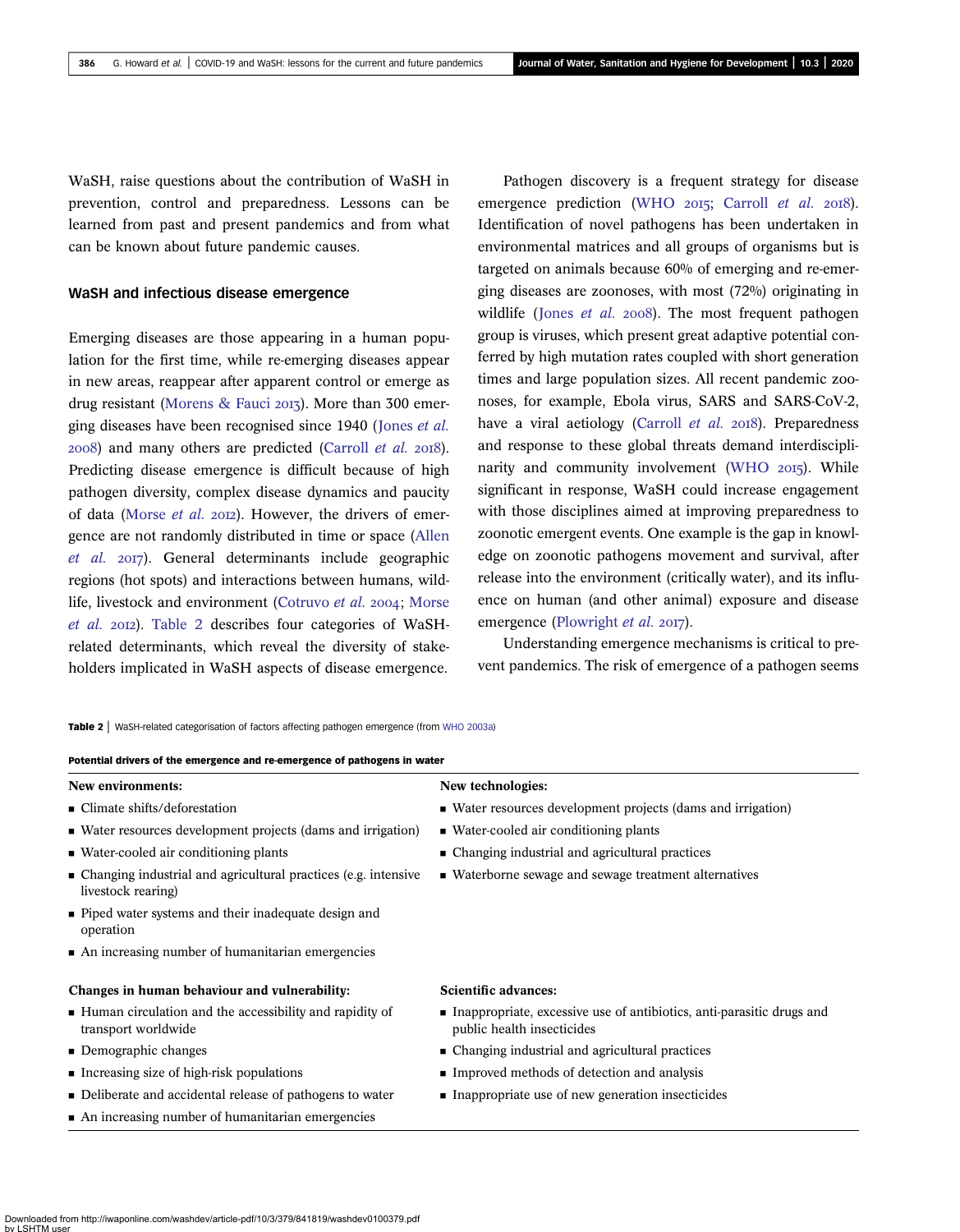to be determined by contact frequency of, and chance of successful adaptation to, humans. Some pathogens, including SARS-CoV-2, have reached human-to-human transmission removing the need for other reservoir species in its cycle. [Morse](#page-16-0) *et al.* (2012) propose three stages in pandemic emergence, here adapted to zoonoses as (i) pre-emergence (where the pathogen circulates among one or more host animal species), (ii) localised emergence (initial spill-over to humans directly from the original host or indirectly through other animals, such as livestock) (for SARS-CoV-2, pangolins are suggested intermediate hosts between bats and humans (Li  $et$  al. 2020)) and (iii) full pandemic emergence. Most WaSH interventions aim to decrease transmission during the full pandemic stage. However, other stages also offer opportunities for WaSH interventions.

In the pre-emergence stage, the protection of drinking water in animal husbandry can prevent inter-species transmission of pathogens by avoiding livestock consumption of water contaminated by wildlife or pest hosts. Water resources management may be important in reducing interactions between humans and animals forced to adapt to human-induced changes in the water environment.

In the localised emergence stage, behavioural interventions, such as handwashing, decrease the risk of reservoirto-human transmission among occupational risk groups (hunters, food handlers and livestock workers) as previously tested in agricultural settings for H5N1 ([Janes](#page-15-0) et al. 2012). Integrating WaSH behaviours into models of disease emergence will assist identification of barriers to early epidemics of pandemic potential ([Janes](#page-15-0)  $et$   $al.$  2012).

WaSH interventions are likely to contribute to preventing transmission of emerging zoonoses but systematic assessments are lacking [\(Costa](#page-14-0) et al.  $2017$ ). Recent studies highlight the scale of animal faeces ([Berendes](#page-13-0)  $et$   $al.$   $2018$ ) as an under-recognised threat to human health calling for adapted WaSH strategies ([Dufour](#page-14-0) et al. 2012; [Prendergast](#page-16-0)  $et$  al. 2019).

## Lessons about WaSH in outbreaks, epidemics and other pandemics

The foundations of WaSH were established in the 1800s following John Snow and William Budd investigating outbreaks and discovering that cholera and typhoid,

respectively, were transmitted via faecally contaminated drinking water ([Hrudey & Hrudey](#page-15-0) 2004). Widespread drinking-water supply filtration and disinfection and improved sanitation including wastewater treatment virtually eliminated drinking waterborne transmission of cholera and typhoid high-income countries. In low- and middle-income countries, short-term WaSH provision in response to outbreaks of these diseases, particularly cholera, masks insufficient progress in sustainable access that would prevent outbreak recurrence and the spread of disease (D'[Mello-Guyett](#page-14-0) et al. 2020).

The lessons from WaSH-related outbreaks point to the need for context-adapted, disease-focused approaches that involve diverse stakeholders and actors, and in particular:

- The significance of life-threatening and life-changing consequences of some WaSH-associated pathogens (e.g. haemolytic uraemic syndrome associated with E. coli O157, Guillain–Barré syndrome associated with Camplylobacter, and the interactions of infection and nutrition in child development).
- The importance of accounting for specific characteristics of diverse WaSH-associated pathogens in engineering and other interventions (e.g. the resistance of Cryptosporidium to disinfection) and the role of good operations in minimising risk as exemplified in WHO's Framework for Drinking-water Safety and Water Safety Plans [\(WHO](#page-17-0) 2003b).
- The existence of transmission routes and control targets in addition to waterborne (e.g. Legionella from engineered water systems, SARS and faecal droplet transmission (Yu [et al.](#page-17-0) 2004; [McKinney](#page-16-0) et al. 2006).
- The importance of understanding places and population groups of concern (e.g. the elevated risk to pregnant women from hepatitis E virus [\(Kamar](#page-15-0) et al.  $20I4$ ); the elevated risks to people who are  $HIV+$  or live with AIDS from Cryptosporidium ([Wang](#page-17-0) et al. 2018).
- The importance of engagement with professionals and systems of other sectors (Campylobacter and Cryptosporidium and food production; catchment management for diverse pathogens).

Experience shows that large disease outbreaks, such as that in Milwaukee, USA in the early 1990s [\(MacKenzie](#page-15-0)  $et$   $al.$  1994) can drive commitments to improve water

Downloaded from http://iwaponline.com/washdev/article-pdf/10/3/379/841819/washdev0100379.pdf by LSHTM user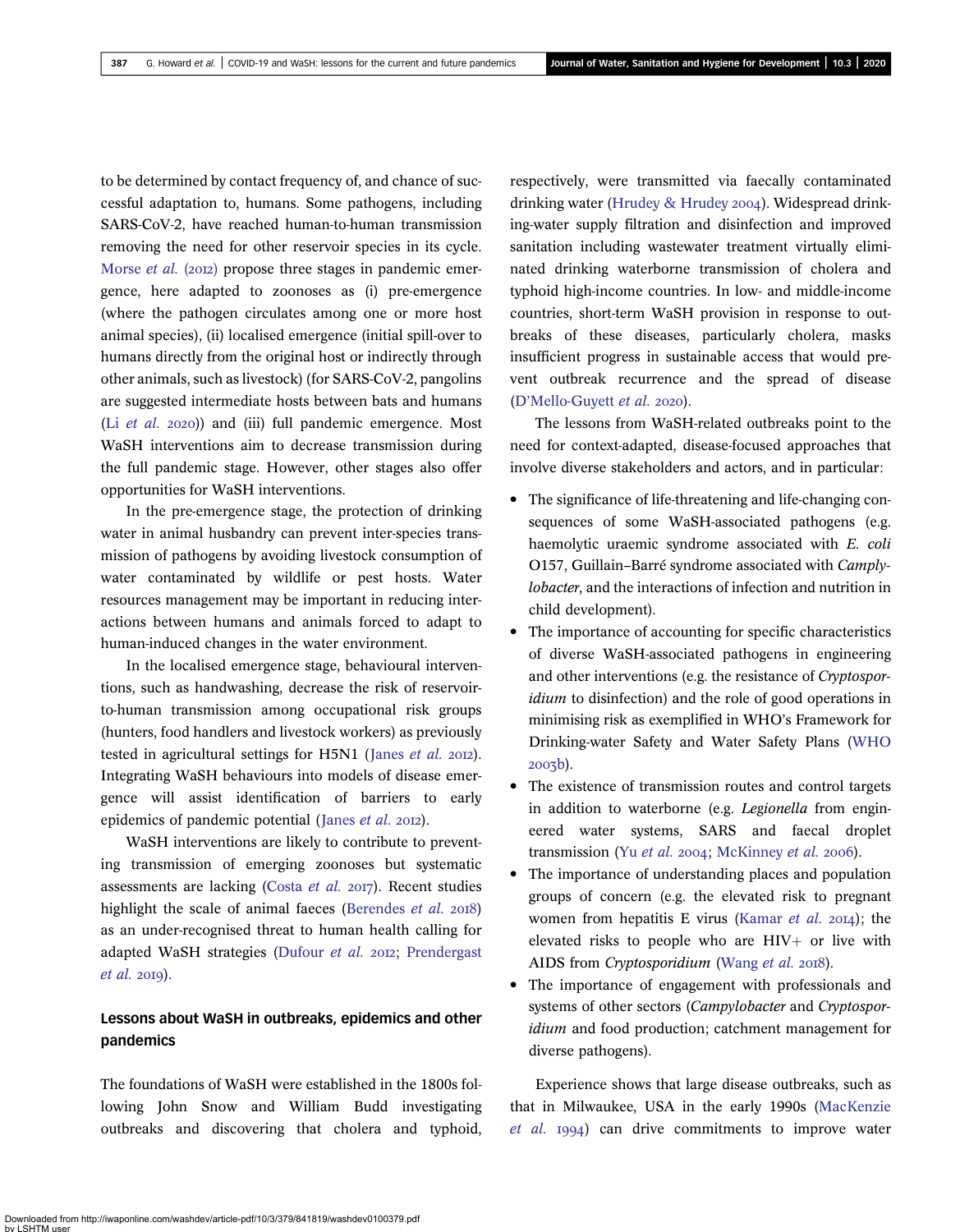supplies, whether through upgraded treatment requirements or improved catchment management. The WaSH response to COVID-19 should learn from these lessons and identify investments, good practices and regulation to help prepare against future pandemics.

## HOW WELL PREPARED WAS THE WASH COMMUNITY TO RESPOND TO THE COVID-19 PANDEMIC?

Several themes suggest it would have been possible for the 'WaSH community' to have been better able to respond to the COVID-19 pandemic and associated demands for information. These point to opportunities to improve evidence and enhance theory and practice in WaSH.

Some types of evidence needed by policy-makers and the public were predictable but poorly serviced by prior information. For example, most research into the public health effects of WaSH interventions has not explored the disaggregated effects on specific pathogens nor considered predominant environmental transmission routes of pathogens that lead to similar outcomes. Such evidence was called for and could have influenced pandemic communications and response.

Similarly, while the importance of handwashing is recognised, there is an unmet call for evidence about the efficacy of different behaviour change approaches among specific target groups under pandemic conditions. Despite increases in evidence-based approaches to changing hygiene behaviours, most focus on interrupting faecal–oral transmission for the protection of child health by improving hand hygiene behaviours among caregivers. These are illsuited to the epidemiology of other agents including COVID-19. Key moments for hand hygiene around respiratory viruses will be distinct. Ensuring convenient and accessible handwashing stations in kitchens and near toilets may improve hand hygiene for key moments for faecal contact but are inadequate for the challenges posed by respiratory viruses where more attention may be needed on entering or leaving the household, public places after high-touch surface contact or after coughing or sneezing. Interventions for caretakers of young children are less relevant for person-to-person transmission among adults. The importance of robust formative research is shared across most modern behaviour change theories and frameworks, yet methods rely on direct observations and in-depth inperson surveys or interventions with individuals and their communities – methods that are largely impossible under lockdown conditions.

The need for a reliable, continuous water supply, piped into household premises and places such as healthcare settings, schools, workplaces, transport hubs and markets, is evident to ensure sufficient and accessible water for hygiene purposes at all times. This would be an advance on the current target and monitoring of SDG6.1, as non-piped water supplies, such as wells fitted with handpumps, are included in monitoring progress towards the achievement of on-premises water. To date, however, those making public policy have been reluctant to embrace the challenge of achieving widespread piped on-premises water, and the WaSH community has not provided evidence and persuasive arguments for the investments needed.

A similar argument applies to WaSH (and indeed hygiene more generally) in healthcare settings. This represents a noregrets investment, given its benefits in reducing healthcareacquired infections. Despite the self-evident priority, when WHO developed its Essential Environmental Health Stan-dards in Health Care ([Adams](#page-13-0) et al. 2008), the effort relied on a sparse evidence base and therefore necessarily on expert opinion. Despite the essential importance of environmental health in healthcare, the first attempt to assess the situation globally was made only in 2015 [\(Cronk & Bartram](#page-14-0) ). Improving WaSH in healthcare facilities will be central to achieving universal health coverage.

It is important that WaSH be better integrated into initiatives to improve understanding of community infection before robust tests and large-scale testing of persons becomes available. For example, there have been rapidly implemented initiatives [\(Ahmed](#page-13-0) et al. 2020; [Medema](#page-16-0) et al. 2020; [Nemudryi](#page-16-0) et al. 2020; [Randazzo](#page-16-0) [et al.](#page-17-0) 2020; Wu et al. b) in surveillance for SARS-CoV-2 in community wastewater to inform public health decision-making around general and local responses, such as physical distancing and quarantines. Such approaches have been demonstrated for polio virus (Hovi [et al.](#page-15-0) 2001). Preliminary evidence suggests that such monitoring can identify the presence of SARS-CoV-2 before the detection of clinical cases, in part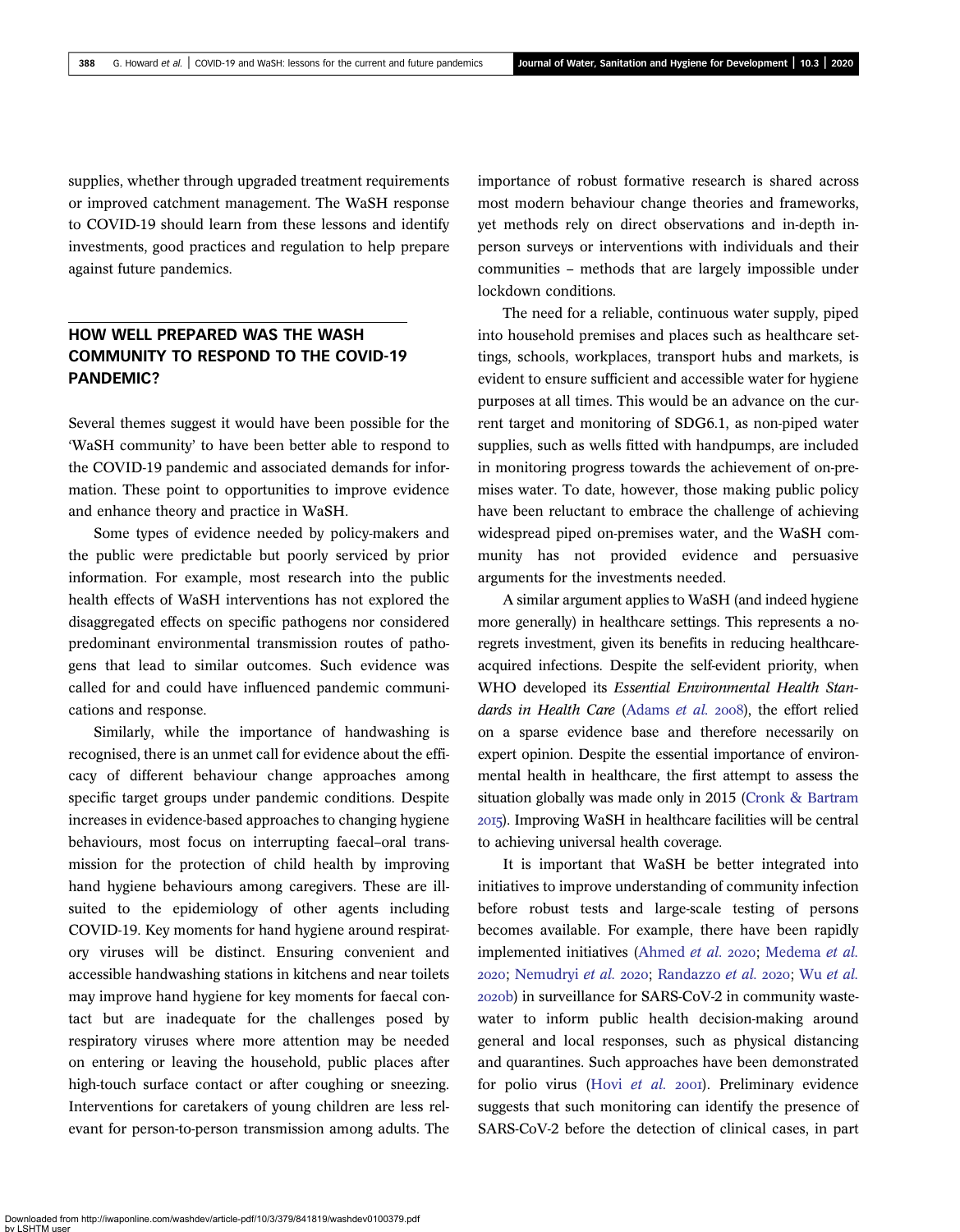because asymptomatic cases shed SARS-CoV-2. These approaches should be part of pandemic preparedness.

In some countries, responses to COVID have included closing public toilets. They represent the only practical means for handwashing where hand sanitiser is not available or used, and for those travelling (e.g. for work or to purchase necessities) and are the primary resort of the homeless for sanitation and hygiene. Whether such closures are justified based on the balance between facilitating hygiene and surface contact risk is poorly understood, as are the means to minimise the latter.

A cross-cutting concern is the need for the sometimes insular 'WaSH sector' to engage more extensively and effectively with other 'sectors' and professional communities. The constrained scope of WaSH means engagement in the prevention of disease emergence and in emergency preparedness is slight. This is also manifest in prevention through adequate WaSH in healthcare facilities and is applicable to transport, workplaces, schools and care for the elderly. Understanding the specific roles of the health sector in relation to WaSH, as described by [Rehfuess](#page-16-0) et al.  $(2009)$ , can inform effective engagement.

## WASH IN PREPAREDNESS AND RESPONSE TO FUTURE PANDEMICS

The prevention and control of pandemics is a common good – it merits support because of the significance to the population at large as well as individual benefits. This is more than a conceptual issue – history shows that thenunprecedented investment in public water and sanitation systems in eighteenth-century Europe were elicited by selfpreservation by the wealthy against diseases that showed no respect for class or wealth ([Hamlin](#page-15-0) 1998). History also shows that, in the face of existential threats, there is a strong appetite for public expenditure and that speedy transformational investments can be made.

The introduction of this pandemic prevention and response perspective to WaSH modifies and expands the SDG commitments. Firstly, it highlights and confirms the targets adopted for household level access to water to support the called-for hygiene behaviours. However, here we call for the target and its monitoring to be upgraded to

piped water on premises and for discontinuous piped supply to be aggressively tackled. Secondly, common-good arguments have been made for sanitation [\(Langford](#page-15-0) et al. ) as well as water supply and can be extended to goods such as soap during times of pandemic threat. Thirdly, a pandemic perspective and common-good outlook call attention to the meaning of 'universal' which must embrace all populations including homeless shelters, prisons, orphanages, refugee and internally displaced persons camps, schools and all settings of human interaction, especially those related to transport and necessary for sustaining populations during pandemic response, e.g. markets.

## International governance and coordination for WaSH fit for pandemic prevention and response

Pandemic diseases present specific challenges for governance and coordination. Their nature encourages political responses that are temporary, despite the opportunities for no-regrets actions and long-term legacy benefits, such as improvement of existing facilities or new infrastructure.

The present international public health arrangements were founded in large part on the need for an international perspective on pandemic prevention and control, including ensuring that measures taken do not unnecessarily interfere with international travel and trade. In relation to pandemic preparedness and response, the principal roles of the international system are performed by the World Health Organization. The approach adopted, however, has changed when comparing between the assertive stance taken by the organisation to the SARS pandemic under the leadership of Gro Harlem Brundtland and the 'technical advisor to national governments' stance of her successors.

In the field of WaSH, WHO's relevant activities include global monitoring and normative (standard setting), convening to advance the state of knowledge, informing evidencebased intervention options and identifying new and emerging threats. Through the World Health Assembly and the organisation's headquarters, regional and country offices, it has substantively influenced progressive development of WaSH under 'normal circumstances' in low-, medium- and high-income countries, especially through its normative work ('guidelines'), and global monitoring (JMP, with UNICEF). We call for this 'normal circumstances'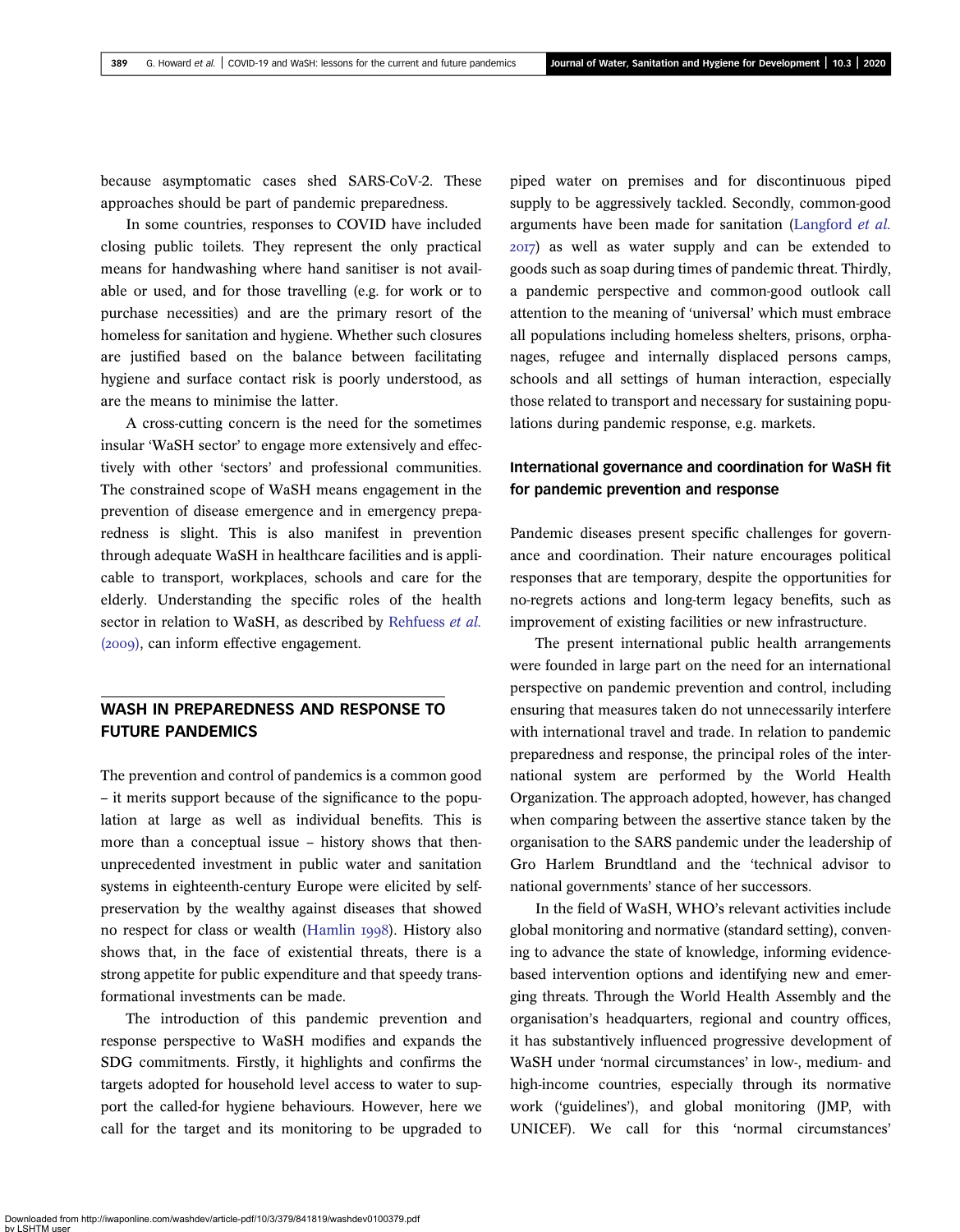perspective to be accompanied by a greater focus on WaSH in preparedness for and response to known, re-emerging and newly emerging diseases. This would require engagement with other components of the organisation, of the UN system and professional bodies, and extending beyond narrow health or WaSH constituencies, which would be facilitated by WHO's convening role.

## Financing and instruments

A common thread from repeated outbreaks concerns finance, and in particular, the role of public financing from tax revenues. The common-good justification for public finance in pandemics is that people who cannot purchase sufficient soap and water pose a public health risk to society.

There is a major water and sanitation infrastructure deficit in many countries, particularly because of the evident need for water piped on-premises. Investments in water supply infrastructure by households, governments and development partners will be a critical part of the solution. The 2019 GLAAS report [\(WHO](#page-17-0) 2019) notes a funding shortfall across WaSH, with low- and middle-income countries reporting between 0.08 and 2.54% of GDP invested in WaSH. Grant funding from official development assistance, foundations and charities and loans from international sources accounted for 12% of finance in 2016–2018. To properly prepare for pandemics, governments must increase their spending on WaSH and target investment on achieving universal access to piped water on-premises. It is also clear that the international development community must reaffirm its commitment to WaSH in both policy engagement and investment.

There is a fundamental misalignment between crisis responses to pandemics and the long-term outlooks: for infrastructure-heavy investments in water supply and sanitation, for building sustained behaviours and for resilient production and supply chains for household consumables. While most of the services shortfalls are in low- and middle-income countries (e.g. [Foster](#page-14-0)  $et$   $al.$   $20I9$ ); they affect under-served populations in high-income countries, such as the homeless.

Even where infrastructure and services exist many people, particularly poorer households, are priced out of water services. A view, commonly held since the 1980s, is that operational and consumption subsidies in WaSH under-mine service sustainability ([Yepes](#page-17-0) 1999; [Foster](#page-14-0) et al. 2000,  $2002$ ; [Brook & Smith](#page-14-0)  $2001$ . In large part, this is because consumption subsidies primarily benefit wealthier households and communities because of poor subsidy design and weak governance ([Andres](#page-13-0) *et al.* 2019). The principles of a good subsidy design are a clear policy intention, appropriate targeting, financial sustainability and transparency.

There is a strong argument for providing free soap to all poor and low-income families during the active phase pandemics, either through supply-side subsidy (i.e. public funding of distribution to reduce cost) or demand side (through providing poor families funds to purchase soap). Where households cannot afford to connect to a utility water supply that has the capacity to meet greater demand, or where the capacity of the water supply is being increased to serve more people, cash transfers may be appropriate. Conditional cash transfers have successfully improved nutrition, including in humanitarian settings ([Fernald](#page-14-0)  $et$   $al.$   $2008$ ; [Fernald](#page-14-0) et al. 2009; [Renzaho](#page-16-0) et al. 2019; [Kurdi](#page-15-0) et al. 2020) and in health and education [\(Lomeli](#page-15-0) 2008; [Mostert & Vall](#page-16-0) [Costello](#page-16-0) 2020). [Renzaho](#page-16-0) et al. (2018), in evaluating an enhanced unconditional cash transfer scheme in Nepal, found increased use of protected water sources and [de](#page-14-0) [Groot](#page-14-0) et al. (2017) noted positive impacts on WaSH from conditional cash transfer focused on nutrition.

## Evidence needs and research priorities

Encouraging adequate hand hygiene requires both access to washing materials (water and soap) and appropriate behaviours. Responses that target either in isolation are likely to be ineffective and may be unwelcome. Behaviour change theory is integral in successfully promoting handwashing behaviour change and moving beyond 'information' focused communication; however, there is only emerging understanding of its effective application. In healthcare settings, only recently, have behaviour change theories been applied to hand hygiene among healthcare workers. Newer approaches, such as nudge-based interventions, have been explored in institutional settings [\(Caris](#page-14-0) et al.  $2018$ ; [Grover](#page-15-0) et al.  $2018$ ), but the extent to which these can complement messagebased interventions requires exploration. Given the focus of most hygiene behaviour change programmes on faecal–oral transmission, there are substantive data gaps about psychological, social and habitual drivers of respiratory hygiene.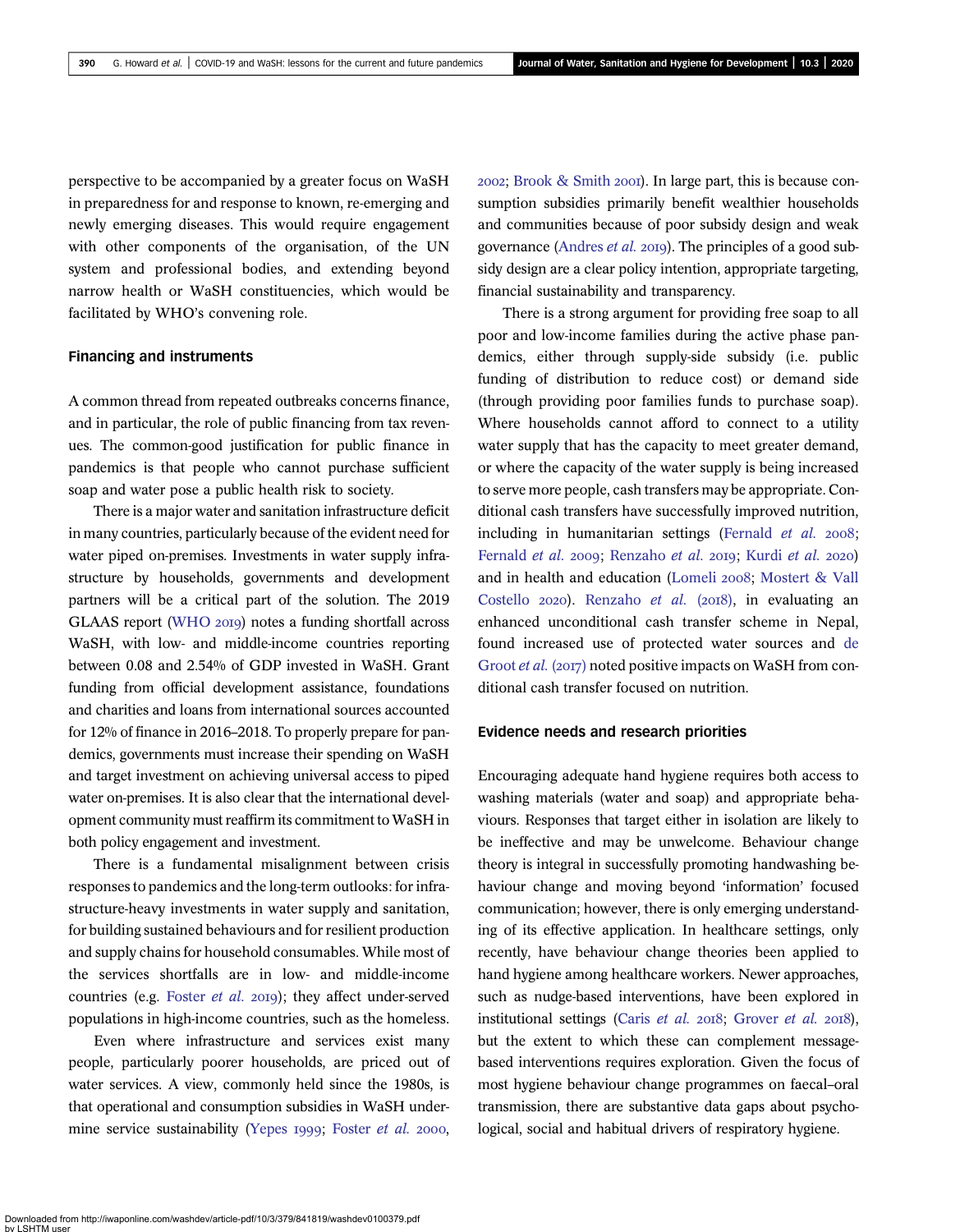While introspection within WaSH has focused research on broad questions such as determining the reduction in diarrhoeal or respiratory disease attributable to handwashing, the results of such studies are confounded by the diversity of pathogens and pathogen classes and their differ-ing responses. [Wolfe](#page-17-0) et al.  $(2017)$  noted the sparse evidence base for the inactivation and removal of specific pathogens from hands. Hygiene in relation to respiratory infections is insufficiently understood despite its importance in SARS control and in preventing acute respiratory infections [\(Luby](#page-15-0) et al. 2005; [Fung & Cairncross](#page-14-0) 2006). Handwashing among carers-of-adults has received little attention from WaSH professionals, yet in a response in which much 'care' is in fact household level without resort to trained health professionals, such guidance is essential.

The exigencies of contact minimisation to reduce transmission demand changes in individual behaviours, operational activities and infrastructure design. Using the example of public toilet and handwashing facilities, more attention has been paid to behaviours and operations than to technology aspects; and where design has been considered, more attention has been paid to high-income settings (such as no-contact taps and door handles) and less to the application of these principles elsewhere. Research is needed on how better toilet and handwashing technology can be deployed in low- and middle-income countries.

Despite the potential for cash transfers to deliver demand-side subsidies to increase the access to soap and water, the evidence base on how to structure programmes, the elements to target, integration with existing schemes targeting different behaviours and the use of new technology for transfer delivery, is sparse.

## **CONCLUSIONS**

COVID-19 is only the most recent emerging infectious disease with pandemic potential. Concerns over pandemics since the 1800s provided an impetus for the development of the science of public health and systems of international governance of public health – a history in WaSH has played important and at times foundational roles.

The pandemic highlights that adequate hygiene and access to safe and reliable water and sanitation are essential

to preparedness, prevention and response; as well as protecting human life at other times. There is a widespread implicit assumption by policy-makers and health planners that they can call on a 'WaSH sector' that is able to respond to information needs and to provide basic services to support pandemic control. This is manifestly incorrect in many countries.

In the current pandemic, we have seen water supply treated as an essential service; however, there is little evidence for policy responses to increase access to, or reduce intermittence in, supply that would support households in accessing sufficient water and sustaining the handwashing required. Reliance on communal water sources lessens the ability to adopt physical distancing and prevents households reliant on such sources from self-isolating. These are policy failures within the WaSH sector and in wider public policy. They arise from structural deficiencies that result in poor planning, weak governance, mis-focused prioritisation and under-investment. Financing instruments that could help reduce inequalities in service provision should be urgently considered.

Ensuring universal access to safe and reliable water, hygiene and sanitation services for all populations and in all settings is justified: from both a common-good perspective, for pandemic preparedness, and as 'no regrets' longevity use of resources mobilised during pandemic response. Both success and failure in these endeavours will disproportionately affect (benefit or undermine the precarious conditions of) the poor and the vulnerable. Action solely at the time of need cannot provide a sufficient response, long-term investment and engagement with key actors and stakeholders are essential to both preparedness and response.

COVID-19 exemplifies the critical need for safe healthcare facilities. Some responses will involve temporary treatment centres, with associated full WaSH facilities. One consequence is that investments to improve WaSH in stressed existing facilities may be perceived as less critical. However, upgrading of existing facilities would provide a lasting beneficial legacy from the pandemic. Funding and management of WaSH in healthcare facilities are challenged by mixed financing and responsibilities between healthcare and WaSH. We call for concerted action and investment in improving the environmental health and hygiene of all healthcare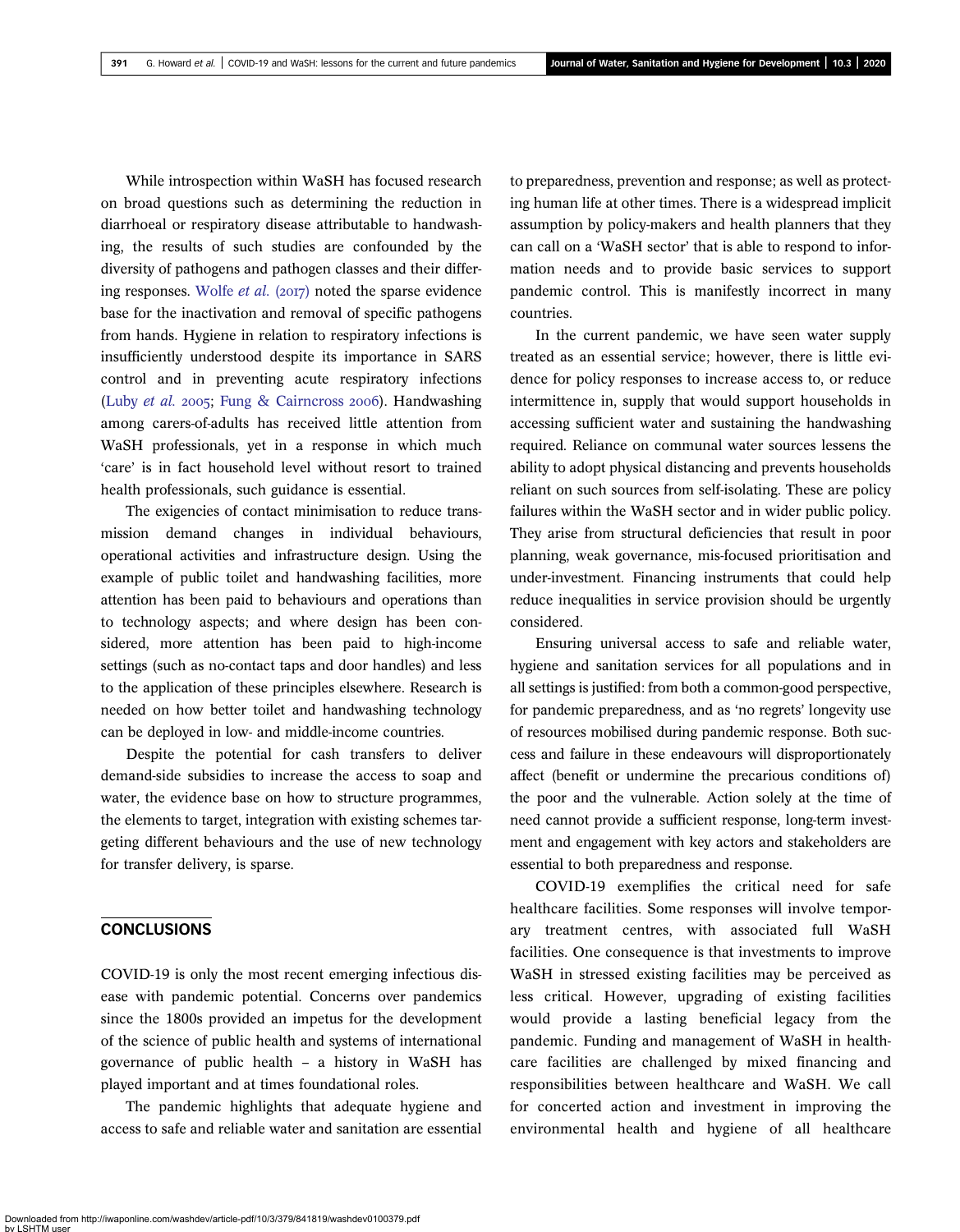<span id="page-13-0"></span>facilities as an integral part of universal health coverage and to meet SDG 3.

Even in high-income countries, bureaucratic, regulatory and academic silos undermine effective WaSH action through inadequate common understanding and knowledge exchange among professionals, such as public health decision-makers, health scientists and engineers. The examples provided throughout this paper highlight the precarious evidence base underlying much WaSH activity and illustrate its deficiency when deployed to other stakeholder groups in relation to pandemic response. The WaSH sector is weak at relating risks it recognises to the risks identified in other sectors. We call on research funders to invest in high-quality, comparable research that targets key decision-critical unknowns, supported by coordination and timely synthesis of findings.

COVID-19 reminds us that hygiene, safe water and sanitation are essential to protect human life. Short-term action should rapidly ensure that everyone can access sufficient water and soap to practice good hygiene and hygiene facilities are available in all public places. In the medium term, a priority is reliable sustained water supplies and sanitation systems that meet enhanced SDG targets, as we propose here. In the long term, WaSH systems must be sustainable and resilient to future threats, including those associated with climate change, and contribute to preparedness for, prevention of and response to pandemic disease.

## DATA AVAILABILITY STATEMENT

All relevant data are included in the paper or its Supplementary Information.

## **REFERENCES**

- Adams, J., Bartram, J. & Chartier, Y. 2008 Essential Environmental Health Standards in Health Care. World Health Organization, Geneva. Available from: [https://www.](https://www.who.int/water_sanitation_health/publications/ehs_hc/en/) [who.int/water\\_sanitation\\_health/publications/ehs\\_hc/en/.](https://www.who.int/water_sanitation_health/publications/ehs_hc/en/)
- Ahmed, W., Angel, N., Edson, J., Bibby, K., Bivins, A., O'Brien, J. W., Choi, P. M., Kitajima, M., Simpson, S. L., Li, J.,

Tscharke, B., Verhagen, R., Smith, W. J. M., Zaugg, J., Dierens, L., Hugenholtz, P., Thomas, K. V. & Mueller, J. F. 2020 First confi[rmed detection of SARS-CoV-2 in untreated](http://dx.doi.org/10.1016/j.scitotenv.2020.138764) [wastewater in Australia: a proof of concept for the](http://dx.doi.org/10.1016/j.scitotenv.2020.138764) [wastewater surveillance of COVID-19 in the community.](http://dx.doi.org/10.1016/j.scitotenv.2020.138764) Science of the Total Environment 748. doi:10.1016/j. scitotenv.2020.138764.

- Allen, T., Murray, K. A., Zambrana-Torrelio, C., Morse, S. S., Rondinini, C., Di Marco, M., Breit, N., Olival, K. J. & Daszak, P. 2017 [Global hotspots and correlates of emerging zoonotic](http://dx.doi.org/10.1038/s41467-017-00923-8) [diseases](http://dx.doi.org/10.1038/s41467-017-00923-8). Nature Communications 8, 1124.
- Andres, L. A., Thibert, M., Cordoba, C. L., Danilenko, A. V., Joseph, G. & Borja-Vega, C. 2019 Doing More with Less: Smarter Subsidies for Water Supply and Sanitation. World Bank, Washington, DC.
- Ashraf, S., Nizame, F. A., Islam, M., Dutta, N. C., Yeasim, D., Akhter, S., Abedin, J., Winch, P. J., Ram, P. K., Unicomb, L., Leonstini, E. & Luby, S. 2017 [Nonrandomized trial of](http://dx.doi.org/10.4269/ajtmh.16-0304) [feasibility and acceptability of strategies for promotion of](http://dx.doi.org/10.4269/ajtmh.16-0304) [soapy water as a handwashing agent in rural Bangladesh.](http://dx.doi.org/10.4269/ajtmh.16-0304) American Journal of Tropical Medicine and Hygiene 96 (2), 421–429. doi:10.4269/ajtmh.16-0304.
- Azor-Martínez, E., Gonzalez-Jimenez, Y., Seijas-Vazquez, M. L., Cobos-Carrascosa, E., Santisteban-Martínez, J., Martínez-López, J. M., Jimenez-Noguera, E., del Mar Galan-Requena, M., Garrido-Fernández, P., Strizzi, J. M. & Gimenez-Sanchez, F. [The impact of common infections on school absenteeism](http://dx.doi.org/10.1016/j.ajic.2014.02.017) [during an academic year.](http://dx.doi.org/10.1016/j.ajic.2014.02.017) American Journal of Infection Control 42 (6), 632–637. doi:10.1016/j.ajic.2014.02.017.
- Banner-Shackelford, B., Cronk, R., Behnke, N., Cooper, B., D'Souza, M., Tu, R., Bartram, J., Schweitzer, R. & Jaff, D. [Environmental health in forced displacement: a](http://dx.doi.org/10.1016/j.scitotenv.2020.136553) [systematic scoping review of the emergency phase.](http://dx.doi.org/10.1016/j.scitotenv.2020.136553) Science of the Total Environment 714, 136553.
- Behnke, N., Cronk, R., Snel, M., Moffa, M., Tu, R., Banner, B., Folz, C., Anderson, D., McIntyre, A., Stowe, E. & Bartram, J. 2018 [Improving environmental conditions for involuntarily](http://dx.doi.org/10.2166/washdev.2018.019) [displaced populations: water, sanitation, and hygiene in](http://dx.doi.org/10.2166/washdev.2018.019) [orphanages, prisons, and refugee and IDP settlements.](http://dx.doi.org/10.2166/washdev.2018.019) Journal of Water Sanitation and Hygiene for Development 8 (4), 785–791. doi:10.2166/washdev.2018.019.
- Behnke, N., Cronk, R., Banner, B., Cooper, B., Tu, R., Heller, L. & Bartram, J. 2020 [Environmental health conditions in](http://dx.doi.org/10.1016/j.scitotenv.2020.138234) [protracted displacement: a systematic scoping review.](http://dx.doi.org/10.1016/j.scitotenv.2020.138234) Science of the Total Environment 726, 138234.
- Berendes, D. M., Yang, P. J., Lai, A., Hu, D. & Brown, J. [Estimation of global recoverable human and animal faecal](http://dx.doi.org/10.1038/s41893-018-0167-0) [biomass.](http://dx.doi.org/10.1038/s41893-018-0167-0) Nature Sustainability 1, 679–685.
- Bi, Q., Wu, Y., Mei, S., Ye, C., Zou, X., Zhang, Z., Liu, X., Wei, L., Truelove, S. A., Zhang, T., Gao, W., Cheng, C., Tang, X., Wu, X., Wu, Y., Sun, B., Huang, S., Sun, Y., Zhang, J., Ma, T., Lessler, J. & Fe, T. 2020 [Epidemiology and transmission of](http://dx.doi.org/10.1016/S1473-3099(20)30287-5) [COVID-19 in 391 cases and 1286 of their close contacts in](http://dx.doi.org/10.1016/S1473-3099(20)30287-5) [Shenzhen, China: a retrospective cohort study](http://dx.doi.org/10.1016/S1473-3099(20)30287-5). Lancet Infectious Disease. doi:10.1016/S1473-3099(20)30287-5.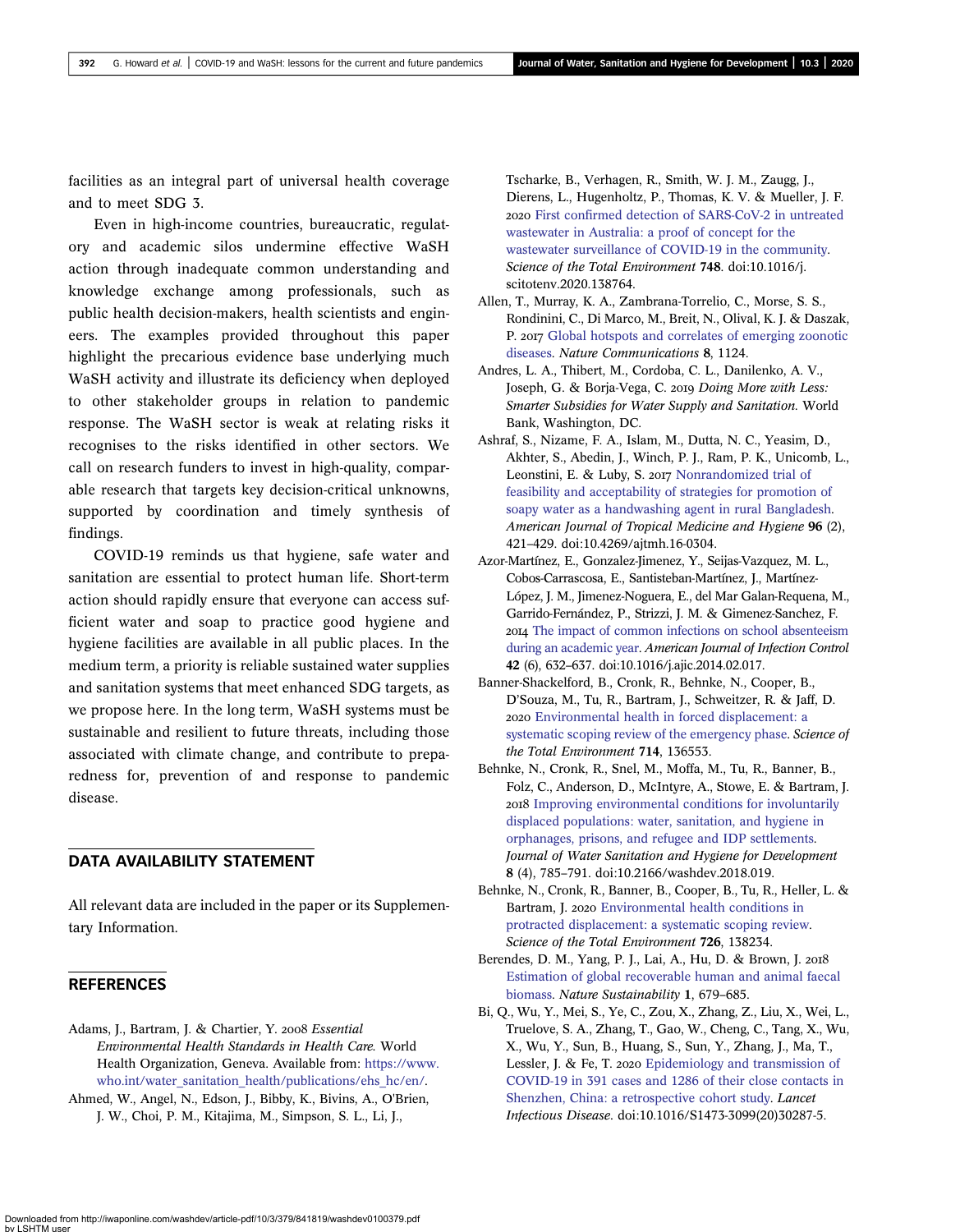- <span id="page-14-0"></span>Brauer, M., Zhao, J. T., Bennitt, F. B. & Stanaway, J. D. [Global access to handwashing: implications for COVID-19](http://dx.doi.org/10.1289/EHP7200) [control in low-income countries.](http://dx.doi.org/10.1289/EHP7200) Environmental Health Perspectives 128 (5). doi:10.1289/EHP7200.
- Brook, P. & Smith, W. 2001 Improving Access to Infrastructure Services by the Poor: Institutional and Policy Responses. World Bank, Washington, DC, USA.
- Caris, M. G., Labuschagne, H. A., Dekker, M., Kramer, M. H. H., van Agtmael, M. A. & Vandenbroucke-Grauls, C. M. J. E. [Nudging to improve hand hygiene](http://dx.doi.org/10.1016/j.jhin.2017.09.023). Journal of Hospital Infection 98 (4), 352–358. doi:10.1016/j.jhin.2017.09.023.
- Carroll, D., Daszak, P., Wolfe, N. D., Gao, G. F., Morel, C. M., Morzaria, S., Pablos-Méndez, A., Tomori, O. & Mazet, J. A. K. 2018 [The global virome project.](http://dx.doi.org/10.1126/science.aap7463) Science 359 (6378), 872–874. doi:10.1126/science.aap7463.
- Cascella, M., Rajnik, M., Cuomo, A., Dulebohn, S. C. & Di Napoli, R. 2020 Features, Evaluation and Treatment Coronavirus (COVID-19). StatPearls Publishing, Treasure Island, FL. Available from: [https://www.ncbi.nlm.nih.gov/books/](https://www.ncbi.nlm.nih.gov/books/NBK554776) [NBK554776](https://www.ncbi.nlm.nih.gov/books/NBK554776) [Updated 6 April 2020].
- Chin, A. W. H., Chu, J. T. S., Perera, M. R. A., Hui, K. P. Y., Yen, H.-L., Chan, M. C. W., Peiris, M. & Poon, L. L. M. 2020 [Stability](http://dx.doi.org/10.1016/S2666-5247(20)30003-3) [of SARS-CoV-2 in different environmental conditions](http://dx.doi.org/10.1016/S2666-5247(20)30003-3). Lancet Microbe. doi:10.1016/S2666-5247(20)30003-3.
- Contzen, N., Meili, I. H. & Mosler, H.-J. 2015 [Changing](http://dx.doi.org/10.1016/j.socscimed.2014.11.006) [handwashing behaviour in southern Ethiopia: a longitudinal](http://dx.doi.org/10.1016/j.socscimed.2014.11.006) [study on infrastructural and commitment interventions.](http://dx.doi.org/10.1016/j.socscimed.2014.11.006) Social Science and Medicine 124, 103–114. doi:10.1016/ j.socscimed.2014.11.0060277-9536.
- Cooper, B., Cronk, R., Behnke, N. L., Anthonj, C., Shackelford, B. B., Tu, R. & Bartram, J. Environmental health conditions in the transitional stage of forcible displacement: a systematic scoping review. Science of the Total Environment (submitted).
- Costa, F., Carvalho-Pereira, T., Begon, M., Riley, L. & Childs, J. [Zoonotic and vector-borne diseases in urban slums:](http://dx.doi.org/10.1016/j.pt.2017.05.010) [opportunities for intervention](http://dx.doi.org/10.1016/j.pt.2017.05.010). Trends in Parasitology 33 (9), 660–662.
- Cotruvo, J. A., Dufour, A., Rees, G., Bartram, J., Carr, R., Cliver, D. O., Craun, G. F., Feyer, R. & Gannon, V. P. J. (eds) Waterborne Zoonoses: Identification, Causes and Control. IWA Publishing, London and WHO, Geneva, p. 560.
- Coultas, M., Iyer, R. & Myers, J. 2020 Handwashing Compendium for Low Resource Settings: A Living Document, Edition 1, The Sanitation Learning Hub. IDS, Brighton.
- Cronk, R. & Bartram, J. 2015 Water, Sanitation and Hygiene in Health Care Facilities: Status in Low- and Middle-Income Countries and Way Forward. World Health Organization, Geneva. Available from: [https://www.who.int/](https://www.who.int/water_sanitation_health/publications/wash-health-care-facilities) [water\\_sanitation\\_health/publications/wash-health-care](https://www.who.int/water_sanitation_health/publications/wash-health-care-facilities)[facilities.](https://www.who.int/water_sanitation_health/publications/wash-health-care-facilities)
- Cronk, R. & Bartram, J. 2018 [Environmental conditions in health](http://dx.doi.org/10.1016/j.ijheh.2018.01.004) [care facilities in low- and middle-income countries: coverage](http://dx.doi.org/10.1016/j.ijheh.2018.01.004) [and inequalities](http://dx.doi.org/10.1016/j.ijheh.2018.01.004). International Journal of Hygiene and Environmental Health 221 (3), 409–422.
- Cronk, R., Slaymaker, T. & Bartram, J. 2015 [Monitoring drinking](http://dx.doi.org/10.1016/j.ijheh.2015.03.003)[water sanitation and hygiene in non-household settings:](http://dx.doi.org/10.1016/j.ijheh.2015.03.003) [priorities for policy and practice.](http://dx.doi.org/10.1016/j.ijheh.2015.03.003) International Journal of Hygiene and Environmental Health 218, 694–703. doi:10. 1016/j.ijheh.2015.03.003.
- de Groot, R., Palermo, T., Handa, S., Ragno, L. P. & Peterman, A. [Cash transfers and child nutrition: pathways and](http://dx.doi.org/10.1111/dpr.12255) [impacts.](http://dx.doi.org/10.1111/dpr.12255) Development Policy Review 35, 621–643. doi:10. 1111/dpr.12255.
- D'Mello-Guyett, L., Gallandat, K., Van den Bergh, R., Taylor, D., Bulit, G., Legros, D., Maes, P., Checchi, F. & Cumming, O. 2020 [Prevention and control of cholera with household and](http://dx.doi.org/10.1371/journal.pone.0226549) [community water, sanitation and hygiene \(WaSH\)](http://dx.doi.org/10.1371/journal.pone.0226549) [interventions: a scoping review of current international](http://dx.doi.org/10.1371/journal.pone.0226549) [guidelines](http://dx.doi.org/10.1371/journal.pone.0226549). PLoS One 15 (1), e0226549. doi:10.1371/journal. pone.0226549.
- Dufour, A., Bartram, J., Bos, R. & Gannon, V. (eds) 2012 Animal Waste, Water Quality and Human Health. IWA Publishing, London, on behalf of the World Health Organization.
- Faye, O., Boëlle, P.-Y., Heleze, E., Faye, O., Loucouber, C., Magassouba, N., Soropogue, B., Keita, S., Gakou, T., Bah, E. H. I., Koivpogui, L., Sal, A. A. & Cauchemez, S. [Chains of transmission and control of Ebola virus disease in](http://dx.doi.org/10.1016/S1473-3099(14)71075-8) [Conakry, Guinea, in 2014: an observational study](http://dx.doi.org/10.1016/S1473-3099(14)71075-8). Lancet Infectious Disease 15, 320–326. doi:10.1016/S1473-3099(14) 71075-8.
- Fernald, L. C. H., Gertler, P. J. & Neufeld, L. M. 2008 [Role of cash](http://dx.doi.org/10.1016/S0140-6736(08)60382-7) [in conditional cash transfer programmes for child health,](http://dx.doi.org/10.1016/S0140-6736(08)60382-7) [growth, and development: an analysis of Mexico](http://dx.doi.org/10.1016/S0140-6736(08)60382-7)'s [oportunidades.](http://dx.doi.org/10.1016/S0140-6736(08)60382-7) Lancet 371 (9615), 828–837. doi:10.1016/ S0140-6736(08)60382-7.
- Fernald, L. C. H., Gertler, P. C. J. & Neufeld, L. M. 2009 [10-year](http://dx.doi.org/10.1016/S0140-6736(09)61676-7) [effect of oportunidades, Mexico](http://dx.doi.org/10.1016/S0140-6736(09)61676-7)'s conditional cash transfer [programme, on child growth, cognition, language, and](http://dx.doi.org/10.1016/S0140-6736(09)61676-7) [behaviour: a longitudinal follow-up study.](http://dx.doi.org/10.1016/S0140-6736(09)61676-7) Lancet 374 (9706), 1997–2005. doi:10.1016/S0140-6736(09)61676-7.
- Foster, V., Gomez-Lobo, A. & Halpern, J. 2000 Designing Direct Subsidies for the Poor – A Water and Sanitation Case Study. Note No. 211. Public Policy for the Private Sector. The World Bank, Washington, DC, USA.
- Foster, V., Pattanayak, S. & Stalker-Prokopy, L. Distributional Incidence of Current and Potential Water tariffs and Subsidies in Bangalore, India and Kathmandu, Nepal. WSP World Bank, Washington, DC, USA.
- Foster, T., Furey, S., Banks, B. & Willetts, J. 2019 [Functionality of](http://dx.doi.org/10.1080/07900627.2018.1543117) [handpump water supplies: a review of data from sub-Saharan](http://dx.doi.org/10.1080/07900627.2018.1543117) [Africa and the Asia-Paci](http://dx.doi.org/10.1080/07900627.2018.1543117)fic region. International Journal of Water Resources Development doi:10.1080/07900627.2018. 1543117.
- Fung, I. C.-H. & Cairncross, S. 2006 [Effectiveness of handwashing](http://dx.doi.org/10.1111/j.1365-3156.2006.01734.x) [in preventing SARS: a review.](http://dx.doi.org/10.1111/j.1365-3156.2006.01734.x) Tropical Medicine and International Health 11 (11), 1749–1758. doi:10.1111/j.1365- 3156.2006.01734.x.
- Godoy, P., Castilla, J., Delgado-Rodríguez, M., Martín, V., Soldevila, N., Alonso, J., Astray, J., Baricot, M., Cantón, R.,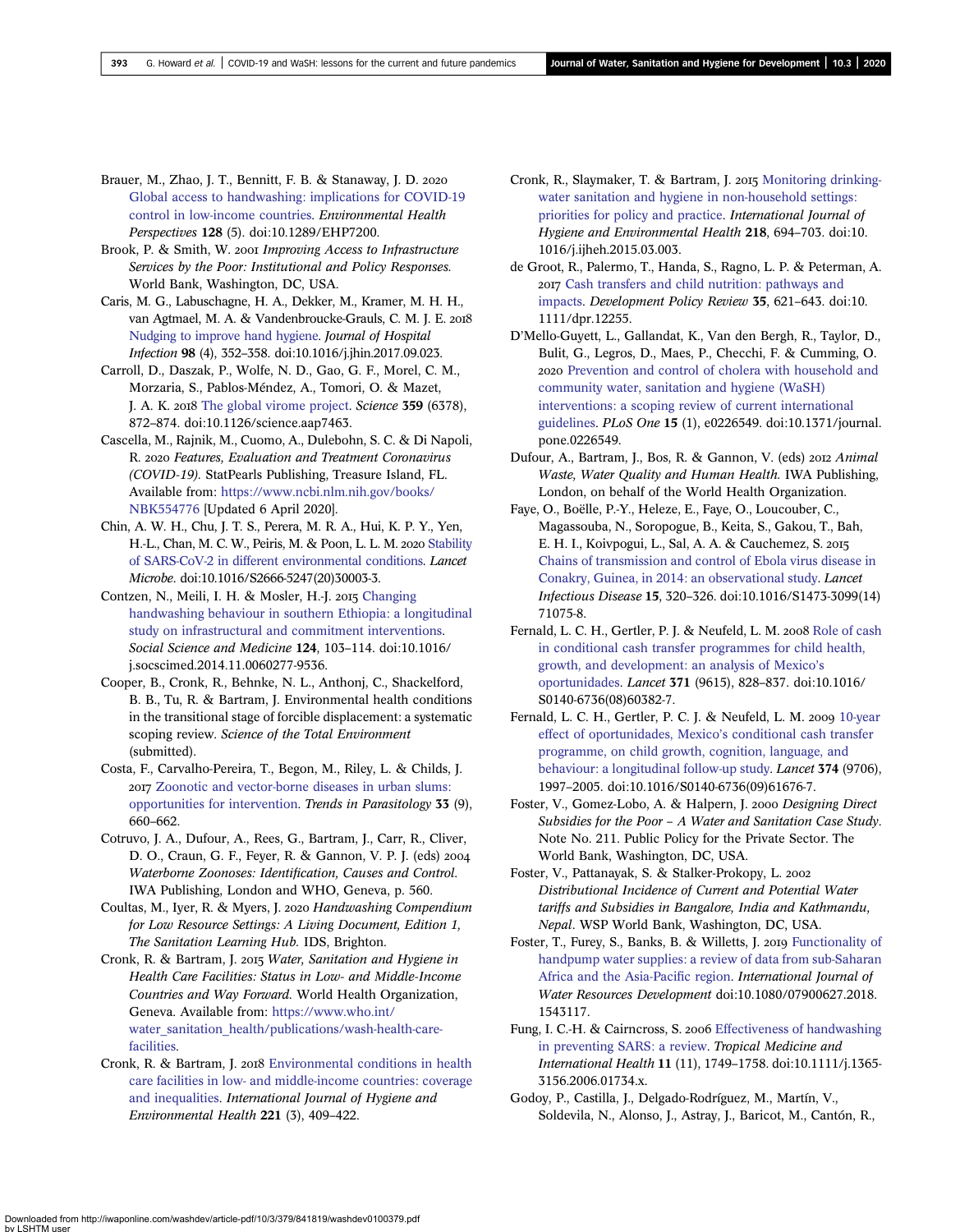<span id="page-15-0"></span>Castro, A., González-Candelas, F., Mayoral, J. M., Quintana, J. M., Pumarola, T., Tamames, S. & Domínguez, A. [Effectiveness of hand hygiene and provision of information](http://dx.doi.org/10.1016/j.ypmed.2012.04.009) in preventing infl[uenza cases requiring hospitalization.](http://dx.doi.org/10.1016/j.ypmed.2012.04.009) Preventive Medicine 54 (6), 434–439. doi:10.1016/j.ypmed. 2012.04.009.

- Grais, R. F., Ellis, J. H. & Glass, G. E. 2020 [Assessing the impact of](http://dx.doi.org/10.1023/A:1026140019146) [airline travel on the geographic spread of pandemic](http://dx.doi.org/10.1023/A:1026140019146) infl[uenza.](http://dx.doi.org/10.1023/A:1026140019146) European Journal of Epidemiology 18 (11), 1065–1072. doi:10.1023/A:1026140019146.
- Grover, E., Hossain, M. K., Uddin, S., Venkatesh, M., Ram, P. K. & Dreibelbis, R. 2018 [Comparing the behavioural impact of a](http://dx.doi.org/10.1111/tmi.12999) [nudge-based handwashing intervention to high-intensity](http://dx.doi.org/10.1111/tmi.12999) [hygiene education: a cluster-randomised trial in rural](http://dx.doi.org/10.1111/tmi.12999) [Bangladesh](http://dx.doi.org/10.1111/tmi.12999). Tropical Medicine and International Health 23 (1), 10–25. doi:10.1111/tmi.12999.
- Guo, W., Cronk, R., Scherer, E., Oommen, R., Brogan, J., Sarr, M. M. & Bartram, J. 2019 [A systematic review of](http://dx.doi.org/10.1016/j.ijheh.2019.05.001) [environmental health conditions in penal institutions](http://dx.doi.org/10.1016/j.ijheh.2019.05.001). International Journal of Hygiene and Environmental Health 222 (5), 790–803. doi:10.1016/j.ijheh.2019.05.001.
- Hamlin, C. 1998 Public Health and Social Justice in the Age of Chadwick. Cambridge University Press, UK.
- Hellewell, J., Abbott, S., Gimma, A., Bosse, N. I., Jarvis, C. I., Russell, T. W., Munday, J. D., Kucharski, A. J., Edmunds, W. J., Centre for the Mathematical Modelling of Infectious Diseases COVID-19 Working GroupFunk, S. & Eggo, R. M. 2020 [Feasibility of controlling COVID-19 outbreaks by](http://dx.doi.org/10.1016/S2214-109X(20)30074-7) [isolation of cases and contacts](http://dx.doi.org/10.1016/S2214-109X(20)30074-7). *Lancet Global Health* 8 (4), e488–e496. doi:10.1016/S2214-109X(20)30074-7.
- Hovi, T., Stenvik, M., Partenan, H. & Kangas, A. 2001 [Poliovirus](http://dx.doi.org/10.1017/S0950268801005787) [surveillance by examining sewage specimens. quantitative](http://dx.doi.org/10.1017/S0950268801005787) [recovery of virus after introduction into sewerage at remote](http://dx.doi.org/10.1017/S0950268801005787) [upstream location.](http://dx.doi.org/10.1017/S0950268801005787) Epidemiology and Infection 127, 101–106.
- Howard, G. & Bartram, J. 2003 Domestic Water Quantity, Service Level and Health. World Health Organization, Sustainable Development and Healthy Environments, SDE/WSH/03.02, Geneva, Switzerland.
- Howard, G., Bartram, J., Williams, A. R., Overbo, A., Geere, J.-A. & Fuente, D. in press Domestic Water Quantity, Accessibility and Health, 2nd edn. World Health Organization, Geneva.
- Hrudey, S. E. & Hrudey, E. J. 2004 Safe Drinking Water Lessons From Recent Outbreaks in Affluent Nations. IWA Publishing, London, p. 514.
- IES 2020 IES Committee Report: Germicidal Ultraviolet (GUV) -Frequently Asked Questions. Illuminating Engineering Society. Available from: [https://www.igvlift.com/wp](https://www.igvlift.com/wp-content/uploads/2020/05/IES-CR-2-20-V1-6d-1.pdf)[content/uploads/2020/05/IES-CR-2-20-V1-6d-1.pdf](https://www.igvlift.com/wp-content/uploads/2020/05/IES-CR-2-20-V1-6d-1.pdf).
- Janes, C., Corbet, K. K., Jones, J. H. & Trostle, J. 2012 [Emerging](http://dx.doi.org/10.1016/S0140-6736(12)61725-5) [infectious diseases: the role of social sciences](http://dx.doi.org/10.1016/S0140-6736(12)61725-5). The Lancet 380 (9857), P1884–P1886. doi:10.1016/S0140-6736(12)61725-5.
- Jones, K. E., Patel, N. G., Levy, M. A., Storeygard, A., Balk, D., Gittleman, J. L. & Daszak, P. 2008 [Global trends in emerging](http://dx.doi.org/10.1038/nature06536) [infectious diseases](http://dx.doi.org/10.1038/nature06536). Nature 451 (7181), 990–993. doi:10. 1038/nature06536.
- Kamar, N., Dalton, H. R., Abravanel, F. & Izopet, J. 2014 [Hepatitis](http://dx.doi.org/10.1128/CMR.00057-13) [E virus infection.](http://dx.doi.org/10.1128/CMR.00057-13) Clinical Microbiology Reviews 27 (1), 116–138. doi:10.1128/CMR.00057-13.
- Kratzel, A., Todt, D., V'kovski, P., Steiner, S., Gultom, M. L., Thao, T. T. N., Ebert, N., Holwerda, M., Steinmann, J., Niemeyer, D., Dijkman, R., Kampf, G., Drosten, C., Steinmann, E., Thiel, V. & Pfaender, S. 2020 Effi[cient inactivation of SARS-](http://dx.doi.org/10.1101/2020.03.10.986711)[CoV-2 by WHO-recommended hand rub formulations and](http://dx.doi.org/10.1101/2020.03.10.986711) [alcohols](http://dx.doi.org/10.1101/2020.03.10.986711). BioRxiv. doi:10.1101/2020.03.10.986711.
- Kumar, S., Loughman, L., Luyendijk, R., Hernandez, O., Weinger, M., Arnold, F. & Ram, P. K. 2017 [Handwashing in 51](http://dx.doi.org/10.4269/ajtmh.16-0445) [countries: analysis of proxy measures of handwashing](http://dx.doi.org/10.4269/ajtmh.16-0445) [behavior in multiple indicator cluster surveys and](http://dx.doi.org/10.4269/ajtmh.16-0445) [demographic and health surveys, 2010](http://dx.doi.org/10.4269/ajtmh.16-0445)–2013. The American Journal of Tropical Medicine and Hygiene 97 (2), 447–459. doi:10.4269/ajtmh.16-0445.
- Kumpel, E. & Nelson, K. L. 2016 [Intermittent water supply:](http://dx.doi.org/10.1021/acs.est.5b03973) [prevalence, practice, and microbial water quality](http://dx.doi.org/10.1021/acs.est.5b03973). Environmental Science and Technology 50, 542–553. doi:10. 1021/acs.est.5b03973.
- Kurdi, S., Fugueroa, J. L. & Ibrahim, H. 2020 [Nutritional training](http://dx.doi.org/10.1111/mcn.12973) [in a humanitarian context: evidence from a cluster](http://dx.doi.org/10.1111/mcn.12973) [randomized trial.](http://dx.doi.org/10.1111/mcn.12973) Maternal and Child Nutrition e12973. doi:10.1111/mcn.12973.
- Langford, M., Bartram, J. & Roaf, V. 2017 Revisiting dignity: the human right to sanitation. In: The Human Right to Water: Theory, Practice and Prospects (M. Langford & A. Russell, eds). Cambridge University Press, Cambridge.
- Laurencin, C. T. & McClinton, A. 2020 [The COVID-19 pandemic:](http://dx.doi.org/10.1007/s40615-020-00756-0) [a call to action to identify and address racial and ethnic](http://dx.doi.org/10.1007/s40615-020-00756-0) [disparities](http://dx.doi.org/10.1007/s40615-020-00756-0). Journal of Racial and Ethnic Health Disparities 18, 1–5. doi:10.1007/s40615-020-00756-0.
- Lee, K. & Dodgson, R. 2000 [Globalization and cholera:](http://dx.doi.org/10.1163/19426720-00602004) [implications for global governance](http://dx.doi.org/10.1163/19426720-00602004). Global Governance 6 (2), 213–236.
- Leung, K., Wu, J. Y., Liu, D. & Leung, G. M. 2020 [First-wave](http://dx.doi.org/10.1016/S0140-6736(20)30746-7) [COVID-19 transmissibility and severity in China outside](http://dx.doi.org/10.1016/S0140-6736(20)30746-7) [hubei after control measures, and second-Wave scenario](http://dx.doi.org/10.1016/S0140-6736(20)30746-7) [planning: a modelling impact assessment](http://dx.doi.org/10.1016/S0140-6736(20)30746-7). Lancet 395 (10233), 1382–1393. doi:10.1016/S0140-6736(20)30746-7.
- Li, X., Zai, J., Zhao, Q., Nie, Q., Li, Y., Foley, B. T. & Chaillon, A. [Evolutionary history, potential intermediate animal](http://dx.doi.org/10.1002/jmv.25731) [host, and cross-species analyses of SARS-CoV-2.](http://dx.doi.org/10.1002/jmv.25731) Journal of Medical Virology 92, 602–611. doi:10.1002/jmv.25731.
- Lomeli, E. V. 2008 [Conditional cash transfers as social policy in](http://dx.doi.org/10.1146/annurev.soc.34.040507.134537) [Latin America: an assessment of their contributions and](http://dx.doi.org/10.1146/annurev.soc.34.040507.134537) [limitations.](http://dx.doi.org/10.1146/annurev.soc.34.040507.134537) Annual Review of Sociology 34, 475–499.
- Luby, S. P., Agboatwalla, M., Feikin, D. R., Painter, J., Billhimer, W., Altaf, A. & Hoekstra, R. M. 2005 [Effect of hand washing](http://dx.doi.org/10.1016/S0140-6736(05)66912-7) on children'[s health: a randomised controlled trial](http://dx.doi.org/10.1016/S0140-6736(05)66912-7). Lancet 366, 225–233.
- MacKenzie, W. R., Hoxie, N. J., Proctor, M. E., Gradus, S., Blair, K. A., Peterson, D. E., Kazmeirczak, J. J., Addiss, D. G., Fox, K. R., Rose, J. B. & Davies, J. P. 1994 [A massive outbreak in Milwaukee](http://dx.doi.org/10.1056/NEJM199407213310304) [of cryptosporidium infection transmitted through the public](http://dx.doi.org/10.1056/NEJM199407213310304)

Downloaded from http://iwaponline.com/washdev/article-pdf/10/3/379/841819/washdev0100379.pdf by LSHTM user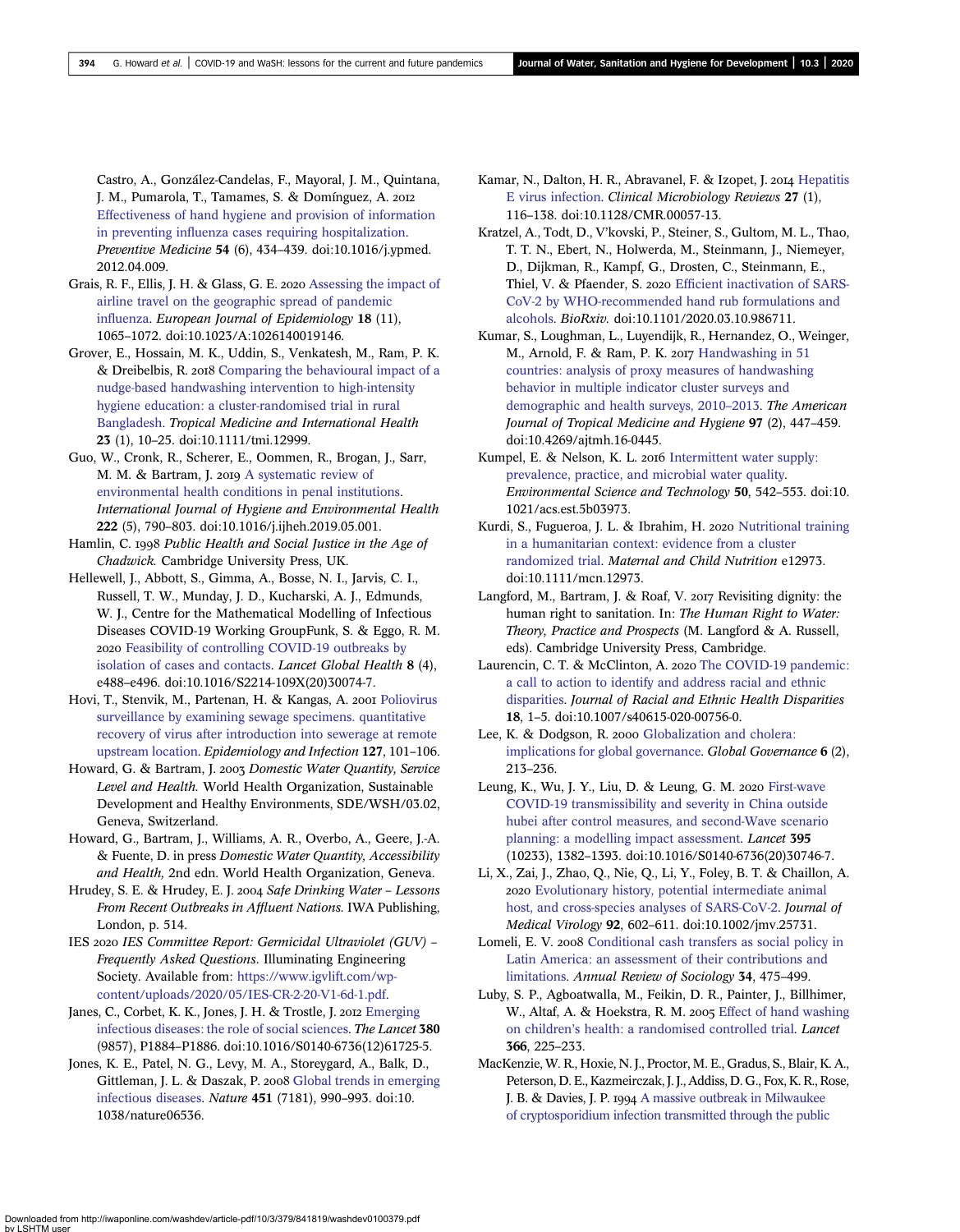<span id="page-16-0"></span>[water supply.](http://dx.doi.org/10.1056/NEJM199407213310304) New England Journal of Medicine 331 (3),

Majuru, B., Suhrcke, M. & Hunter, P. R. 2016 [How do households](http://dx.doi.org/10.3390/ijerph13121222) [respond to unreliable water supplies? A systematic review.](http://dx.doi.org/10.3390/ijerph13121222) International Journal of Environmental Research and Public Health 13 (12), 1222.

161–167.

- Mbakaya, B. C., Lee, P. H. & Lee, R. L. T. 2017 [Hand hygiene](http://dx.doi.org/10.3390/ijerph14040371) [intervention strategies to reduce diarrhoea and respiratory](http://dx.doi.org/10.3390/ijerph14040371) [infections among schoolchildren in developing countries: a](http://dx.doi.org/10.3390/ijerph14040371) [systematic review](http://dx.doi.org/10.3390/ijerph14040371). International Journal of Environmental Research and Public Health 14 (4), 371. doi:10.3390/ ijerph14040371.
- McKinney, K. R., Yu, Y. G. & Lewis, T. G. 2006 Environmental transmission of SARS at amoy gardens. J. Environ. Health. 68 (9), 26–30.
- Medema, G., Heijnen, L., Elsinga, G., Italiaander, R. & Brouwer, A. 2020 [Presence of SARS-Coronavirus](http://dx.doi.org/10.1021/acs.estlett.0c00357)–2 RNA in sewage and [correlation with reported COVID-19 prevalence in the early](http://dx.doi.org/10.1021/acs.estlett.0c00357) [stage of the epidemic in the Netherlands.](http://dx.doi.org/10.1021/acs.estlett.0c00357) Environmental Science & Technology Letters. doi:10.1021/acs.estlett. 0c00357.
- Merk, H., Kühlmann-Berenzon, S., Linde, A. & Nyrén, O. [Associations of hand-Washing frequency with incidence of](http://dx.doi.org/10.1186/1471-2334-14-509) [acute respiratory tract infection and in](http://dx.doi.org/10.1186/1471-2334-14-509)fluenza-Like illness in [adults: a population-based study in Sweden](http://dx.doi.org/10.1186/1471-2334-14-509). BMC Infectious Disease 14, 509. doi:10.1186/1471-2334-14-509.
- Mhalu, F. S., Mtango, F. D. E. & Msengi, E. 1984 [Hospital](http://dx.doi.org/10.1016/S0140-6736(84)90250-2) [outbreaks of cholera transmitted through close person-to-](http://dx.doi.org/10.1016/S0140-6736(84)90250-2)[Person contact.](http://dx.doi.org/10.1016/S0140-6736(84)90250-2) Lancet 324 (8394), 82–84. doi:10.1016/ S0140-6736(84)90250-2.
- Moffa, M., Cronk, R., Padilla, L., Fejfar, D., Dancausse, S. & Bartram, J. 2018 [A systematic review of environmental health](http://dx.doi.org/10.1016/j.ijheh.2018.12.004) [conditions and hygiene behaviors in homeless shelters](http://dx.doi.org/10.1016/j.ijheh.2018.12.004). International Journal of Hygiene and Environmental Health 222 (3), 335–346. doi:10.1016/j.ijheh.2018.12.004.
- Moffa, M., Cronk, R., Fejfar, D., Dancausse, S., Padilla, L. & Bartram, J. 2019 [A systematic scoping review of hygiene](http://dx.doi.org/10.1016/j.scitotenv.2018.12.286) [behaviors and environmental health conditions in](http://dx.doi.org/10.1016/j.scitotenv.2018.12.286) [institutional care settings for orphaned and abandoned](http://dx.doi.org/10.1016/j.scitotenv.2018.12.286) [children.](http://dx.doi.org/10.1016/j.scitotenv.2018.12.286) Science of the Total Environment 658, 1161–1174. doi:10.1016/j.scitotenv.2018.12.286.
- Morens, D. M. & Fauci, A. S. 2013 [Emerging infectious diseases:](http://dx.doi.org/10.1371/journal.ppat.1003467) [threats to human health and global stability](http://dx.doi.org/10.1371/journal.ppat.1003467). PLoS Pathology 9 (7), e1003467. doi:10.1371/journal.ppat.1003467.
- Morse, S. S., Mazet, J. A., Woolhouse, M., Parrish, C. R., Carroll, D., Karesh, W. B., Zambrana-Torrelio, C., Lipkin, W. I. & Daszak, P. 2012 [Prediction and prevention of the next](http://dx.doi.org/10.1016/S0140-6736(12)61684-5) [pandemic zoonosis](http://dx.doi.org/10.1016/S0140-6736(12)61684-5). Lancet 380 (9857), 1956–1965. doi:10. 1016/S0140-6736(12)61684-5.
- Mostert, C. M. & Vall Castello, J. 2020 [Long run educational and](http://dx.doi.org/10.1016/j.ehb.2019.100817) [spillover effects of unconditional cash transfers: evidence](http://dx.doi.org/10.1016/j.ehb.2019.100817) [from South Africa.](http://dx.doi.org/10.1016/j.ehb.2019.100817) Economics and Human Biology 36, 100817.
- Nemudryi, A., Nemudraia, A., Surya, K., Wiegand, T., Buyukyoruk, M., Wilkinson, R. & Wiedenheft, B.

[Temporal detection and phylogenetic assessment of SARS-](http://dx.doi.org/10.1101/2020.04.15.20066746)[CoV-2 in municipal wastewater](http://dx.doi.org/10.1101/2020.04.15.20066746). medRxiv. doi:10.1101/2020. 04.15.20066746.

- OHCHR 2020 Available from: [https://www.ohchr.org/EN/](https://www.ohchr.org/EN/NewsEvents/Pages/DisplayNews.aspx?NewsID=25794) [NewsEvents/Pages/DisplayNews.aspx?NewsID=25794.](https://www.ohchr.org/EN/NewsEvents/Pages/DisplayNews.aspx?NewsID=25794)
- Plowright, R. K., Parrish, C. R., McCallum, H., Hudson, P. J., Ko, A. I., Graham, A. L. & Lloyd-Smith, J. O. 2017 [Pathways to](http://dx.doi.org/10.1038/nrmicro.2017.45) [zoonotic spillover.](http://dx.doi.org/10.1038/nrmicro.2017.45) Nature Reviews Microbiology 15 (8), 502–510. doi:10.1038/nrmicro.2017.45.
- Prendergast, A. J., Gharpure, R., Mor, S., Viney, M., Dube, K., Lello, J., Berger, C., Siwila, J., Joyeux, M., Hodobo, T., Hurst, L., Brown, T., Hoto, P., Tavengwa, N., Mutasa, K., Craddock, S., Chasekwa, B., Robertson, R. C., Evans, C., Chidhanguro, D., Mutasa, B., Majo, F., Smith, L. E., Hirai, M., Ntozini, R., Humphrey, J. H. & Berendes, D. 2019 [Putting the](http://dx.doi.org/10.1016/S2542-5196(19)30129-9) 'A' into [WaSH: a call for integrated management of water, animals,](http://dx.doi.org/10.1016/S2542-5196(19)30129-9) [sanitation, and hygiene.](http://dx.doi.org/10.1016/S2542-5196(19)30129-9) Lancet Planetary Health 3 (8), e336–e337. doi:10.1016/S2542-5196(19)30129-9.
- Prüss-Ustün, A., Wolf, J., Bartram, J., Clasen, T., Cumming, O., Freemanc, M. C., Gordon, B., Hunter, P. R., Medlicott, K. & Johnston, R. 2019 [Burden of disease from inadequate water,](http://dx.doi.org/10.1016/j.ijheh.2019.05.004) [sanitation and hygiene for selected adverse health outcomes: an](http://dx.doi.org/10.1016/j.ijheh.2019.05.004) [updated analysis with a focus on low and middle-income](http://dx.doi.org/10.1016/j.ijheh.2019.05.004) [countries.](http://dx.doi.org/10.1016/j.ijheh.2019.05.004) International Journal of Hygiene and Environmental Health 222, 765–777. doi:10.1016/j.ijheh.2019.05.004.
- Rabie, T. & Curtis, V. 2006 [Handwashing and risk of respiratory](http://dx.doi.org/10.1111/j.1365-3156.2006.01568.x) [infections: a quantitative systematic review](http://dx.doi.org/10.1111/j.1365-3156.2006.01568.x). Tropical Medicine and International Health 11 (3), 258–267.
- Raftelis 2020 The Financial Impact of the COVID-19 Crisis on U.S. Drinking Water Utilities. Report prepared for the American Water Works Association and the Association of Metropolitan Water Agencies. Available from: [https://aquadoc.typepad.](https://aquadoc.typepad.com/files/awwa-covid-report_2020-04_final.pdf) com/fi[les/awwa-covid-report\\_2020-04\\_](https://aquadoc.typepad.com/files/awwa-covid-report_2020-04_final.pdf)final.pdf.
- Randazzo, W., Truchado, P., Cuevas-Ferrando, E., Simón, P., Allende, A. & Sánchez, G. 2020 [SARS-CoV-2 RNA in](http://dx.doi.org/10.1016/j.watres.2020.115942) [wastewater anticipated COVID-19 occurrence in a low](http://dx.doi.org/10.1016/j.watres.2020.115942) [prevalence area](http://dx.doi.org/10.1016/j.watres.2020.115942). Water Research. doi:10.1016/j.watres.2020. 115942.
- Rehfuess, E. A., Bruce, N. & Bartram, J. K. 2009 [More health for your](http://dx.doi.org/10.2471/BLT.08.059865) [buck: health sector functions to secure environmental health.](http://dx.doi.org/10.2471/BLT.08.059865) Bulletin of the World Health Organization 87 (11), 880–882.
- Renzaho, A., Chitekwe, S., Chen, W., Rijal, S., Dhakal, T., Chikazaza, I. R. & Dahal, P. 2018 [Impact of a](http://dx.doi.org/10.2166/washdev.2018.006) [multidimensional child cash grant programme on water,](http://dx.doi.org/10.2166/washdev.2018.006) [sanitation and hygiene in Nepal.](http://dx.doi.org/10.2166/washdev.2018.006) Journal of Water, Sanitation and Hygiene for Development 8 (3), 520–532.
- Renzaho, A. M. N., Chen, W., Rijal, S., Dahal, P., Chikazaza, I. R., Dhakal, T. & Chitek, S. 2019 [The impact of unconditional](http://dx.doi.org/10.1186/s13690-019-0352-2) [child cash grant on child malnutrition and its immediate and](http://dx.doi.org/10.1186/s13690-019-0352-2) underlying causes in fi[ve districts of the karnali zone, Nepal](http://dx.doi.org/10.1186/s13690-019-0352-2) – [A trend analysis](http://dx.doi.org/10.1186/s13690-019-0352-2). Archives of Public Health 77, 24. doi:10. 1186/s13690-019-0352-2.
- Ruan, S., Wang, W. & Levin, S. A. 2005 [The effect of global travel](http://dx.doi.org/10.3934/mbe.2006.3.205) [on the spread of SARS](http://dx.doi.org/10.3934/mbe.2006.3.205). Mathematical Biosciences and Engineering 3 (1), 205–218. doi:10.3934/mbe.2006.3.205.